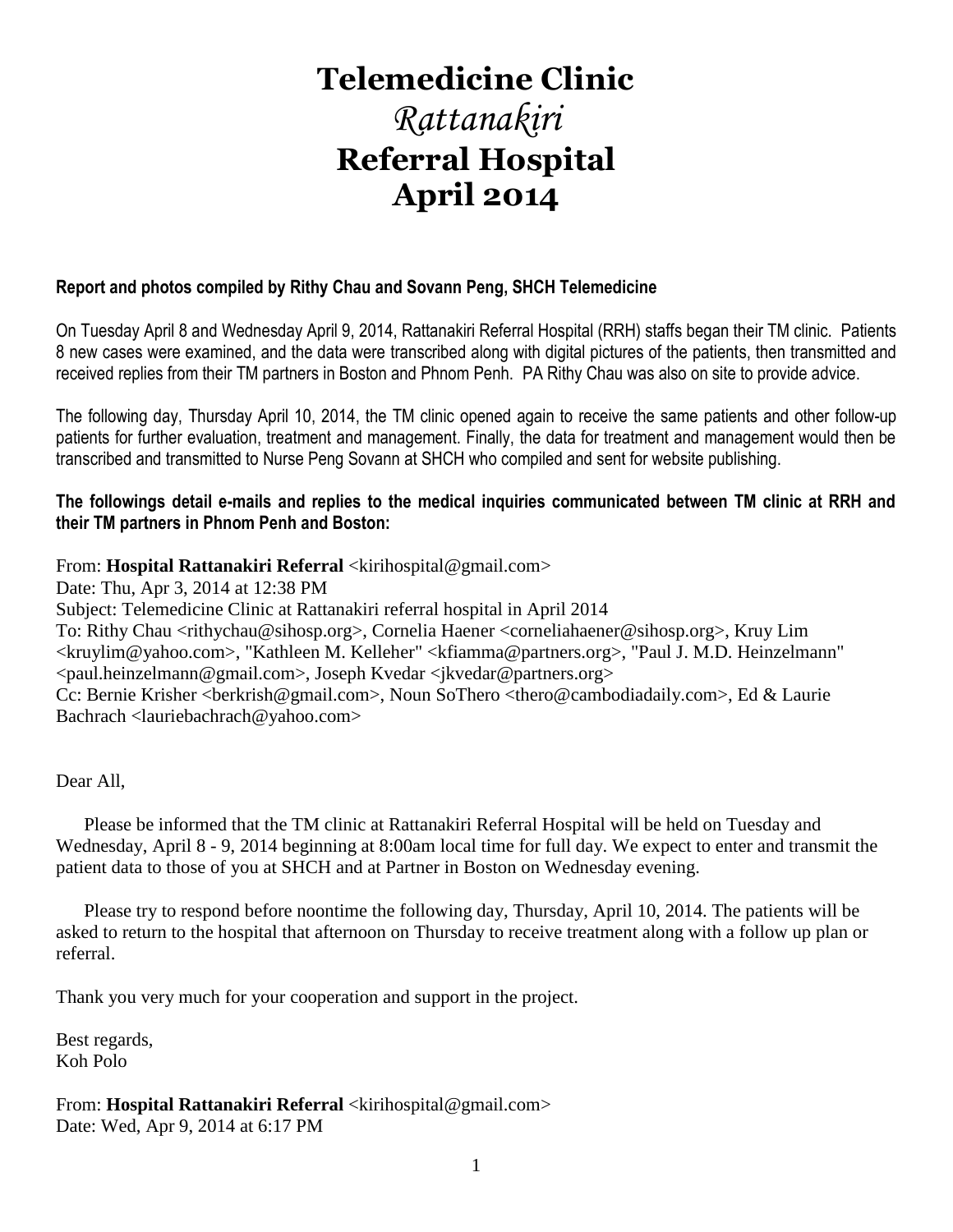Subject: Rattanakiri TM Clinic April 2014, Case#1, LS#RK00449, 62M To: Rithy Chau <rithychau@sihosp.org>, Kruy Lim <kruylim@yahoo.com>, "Kathleen M. Kelleher" <kfiamma@partners.org>, "Paul J. M.D. Heinzelmann" <paul.heinzelmann@gmail.com>, Joseph Kvedar  $\langle$  ikvedar@partners.org  $>$ Cc: Bernie Krisher <berkrish@gmail.com>, jasonreinhardt@sihosp.org, Noun SoThero <thero@cambodiadaily.com>, Ed & Laurie Bachrach <lauriebachrach@yahoo.com>

Dear all,

There are eight new cases for Telemedicine clinic at Rattanakiri referral hospital in April 2014. This is case number 1, LS#RK00457, 62M and photos.

Best regards, Polo/Sovann

# **Rattanakiri Provincial Hospital Telemedicine Clinic with Sihanouk Hospital Center of HOPE and Partners in Telemedicine**



**Patient: LS#RK00457, 62M (Village I, Lamenh Commune, Bokeo district)** 

**Chief Complaint:** Fatigue, Polydipsia, polyuria x 10 years

**HPI:** This patient complained about polydipsia, polyphagia and fatigue approximately 10 years ago. He was treated with Metformin 850 mg tid and Diamicron once daily. His blood sugar was controlled between 120 – 130mg/dl but recently his blood sugar became uncontrolled to about 200 – 300mg/dl fasting. The symptom is not better so he come here for continue consultant with TM

clinic. He denied of fever, palpitation, chest pain, syncope, seizure, diaphoresis.

**PMH/SH:**

-Diabetic 10 years

#### **Social Hx**

- Cigarette smoking 40 years one pack per day
- Occasional alcohol use

**Allergies:** unknown

**Family Hx:** His brother with diabetic and HTN

**ROS:** - Eye: Blurr vision

- Skin: skin rash
- Limb: edema of both legs
- Neuron: tingling and paresthesia of face and limb

**PE: Vital Signs: BP= 106/63 mmHg P= 85 R 18 T = 37 Wt**

**General:** Conscious: stable

**HEENT:** head: hair loss Eye: no conjunctivitis

| $= L 1.6 R K 004499627110814114$ |  |                                                             |  |  |
|----------------------------------|--|-------------------------------------------------------------|--|--|
|                                  |  | $\mathcal{L} = \mathcal{L} = \mathcal{L} = \mathcal{L} = 1$ |  |  |
|                                  |  |                                                             |  |  |
|                                  |  | marine 1                                                    |  |  |
| orders deadless Till is, re, or  |  |                                                             |  |  |
|                                  |  |                                                             |  |  |
|                                  |  |                                                             |  |  |
|                                  |  | I BLYCH                                                     |  |  |
|                                  |  | a property of the                                           |  |  |
|                                  |  |                                                             |  |  |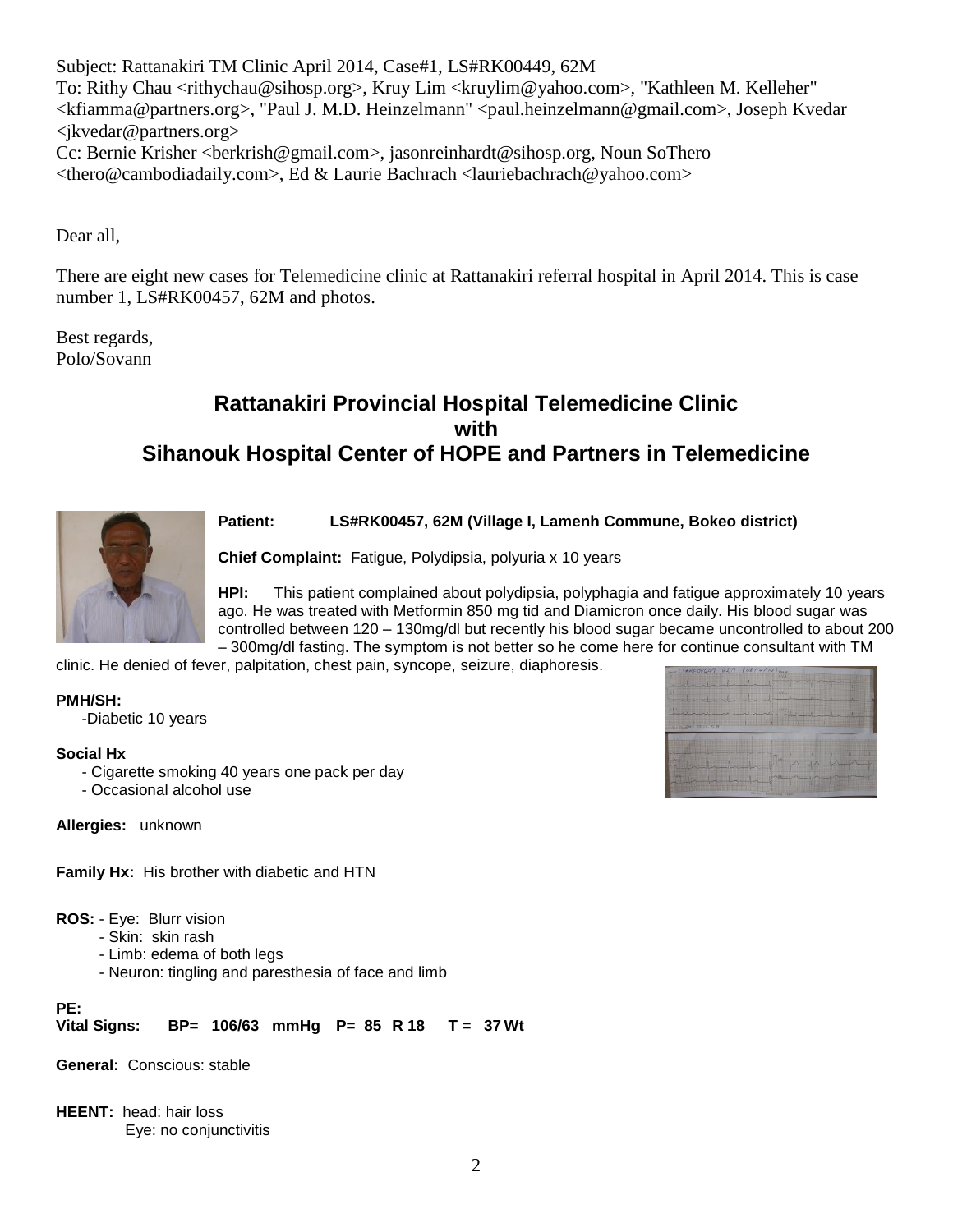Nose: normal Throat: normal

**Chest:** chest symmetry, no abnormal sound Heart: regular rhythms

**Abdomen:** abdominal soft, no mass no hepatomegaly

**MS/Neuro:** MS +5/5, motor and sensory (pin prick and light touch) intact, DTRs +2/4, normal gait, no legs edema, no foot wound

**Lab/Studies Requests:** FBS = 127 mg/dl, UA =normal

#### **Assessment:**

1. DMII

**Plan:**

- 1. Metformin 850mg 1t po tid
- 2. Diamicron 30mg 1t po qd

#### **Comments/Notes: Do you agree with my assessment and plan?**

**Examined by: Lam Srey Aun (Medical student) Date: April 9, 2014**

Please send all replies to [kirihospital@yahoo.com](mailto:kirihospital@yahoo.com) and cc: to tmed rithy@online.com.kh .

The information transmitted in this e-mail is intended only for the person or entity to which it is addressed and may contain confidential and/or privileged material. Any review, retransmission, dissemination or other use of or taking of any action in reliance upon, this information by persons or entities other *than the intended recipient is prohibited. If you received this e-mail in error, please contact the sender and delete material from any computer.*

No answer replied

From: **Hospital Rattanakiri Referral** <kirihospital@gmail.com>

Date: Wed, Apr 9, 2014 at 6:19 PM

Subject: Rattanakiri TM Clinic April 2014, Case#2, NS#RK00450, 32M

To: Kruy Lim <kruylim@yahoo.com>, "Kathleen M. Kelleher" <kfiamma@partners.org>, "Paul J. M.D. Heinzelmann" <paul.heinzelmann@gmail.com>, Joseph Kvedar <jkvedar@partners.org>, Rithy Chau <rithychau@sihosp.org>

Cc: Bernie Krisher <berkrish@gmail.com>, jasonreinhardt@sihosp.org, Noun SoThero <thero@cambodiadaily.com>, Ed & Laurie Bachrach <lauriebachrach@yahoo.com>

Dear all,

This is case number 2, NS#RK00450, 32M and photo.

Best regards, Polo/Sovann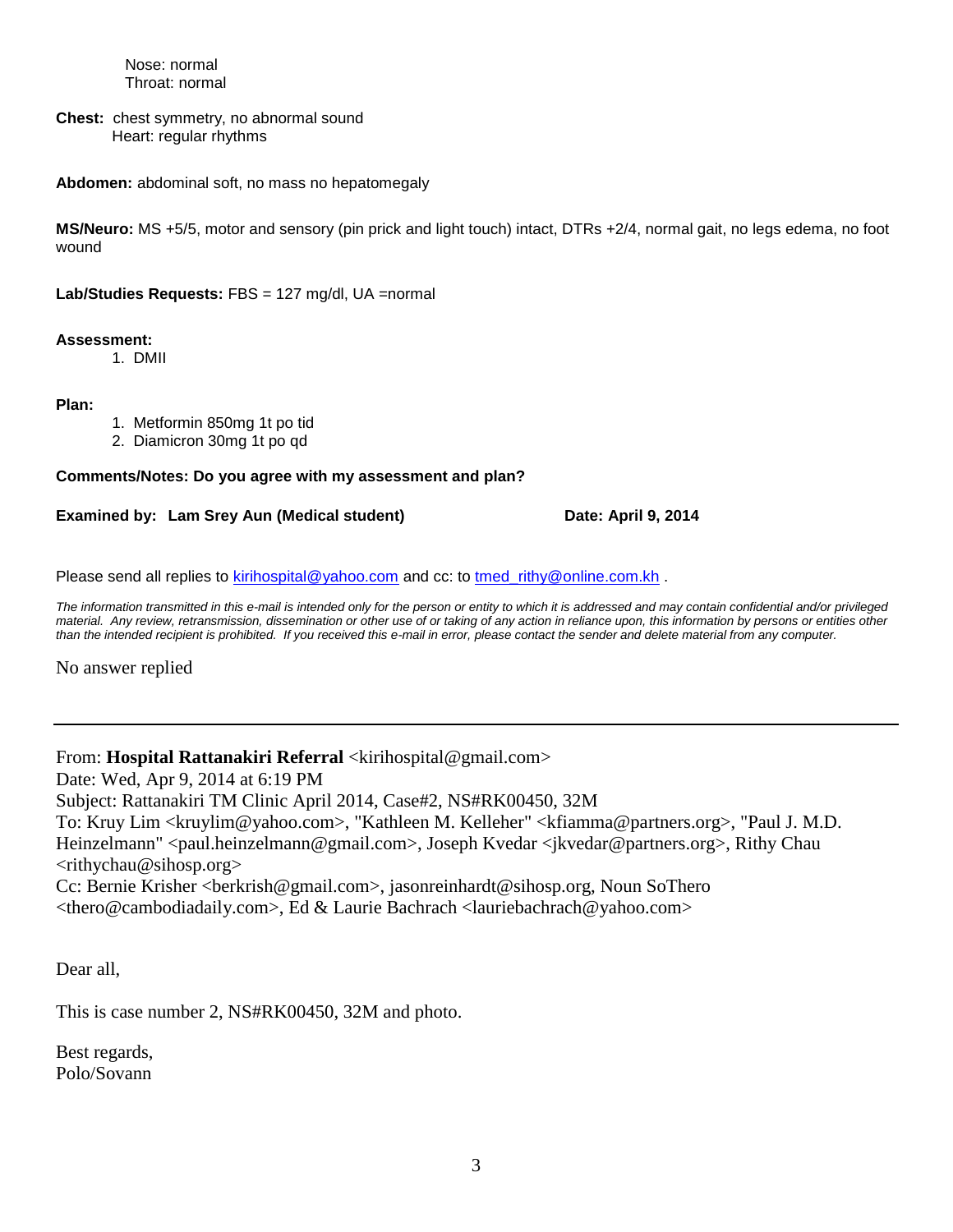# **Rattanakiri Provincial Hospital Telemedicine Clinic with Sihanouk Hospital Center of HOPE and Partners in Telemedicine**



#### **Patient: NS#RK00450, 32M (7 Makara Village, Labansirk, Banlung, Rattanakiri)**

**Chief Complaint:** Fatigue, polyphagia, and polyuria x 2 months

**HPI:** 32M, moto-taxi driver, presented with symptoms of fatigue, polyphagia, polyuria, and weight loss. On April 2, 2014, he went to have blood test done in

private clinic and blood sugar was 275mg/dl, urine analysis glucose 3+ and diagnosed with DMII, treated with several kinds of medicine (unknown name). On April 7, 2014, he went to consult in referral hospital and blood sugar was 224mg/dl and treated with Metformin 500mg 1t po bid, Glibenclamide 5mg 1t qd. He denied of numbness/tingling, blurred vision, dysuria, foot wound.

**PMH/SH:** Unremarkable **Social Hx:** No cig smoking; Casual EtOH, 4 children **Medication:** as above **Allergies:** NKDA **Family Hx:** Aunt with HTN and DMII **ROS:** Unremarkable **PE: Vital Signs: BP: 114/76 P: 82 RR: 18 T: 37<sup>o</sup>C Wt: 66kg General:** Look stable **HEENT:** No orophareangeal lesion, pink conjunctive, no thyroid enlargement, no neck lymph node palpable, no JVD **Chest:** CTA bilaterally, no rales, no rhonchi; H RRR, no murmur

**Abdomen:** Soft, no tender, no distension, (+) bowel sound, no surgical scar

**Skin/Extremities:** No legs edema, no foot wound; positive dorsalis pedis and posterior tibial pulse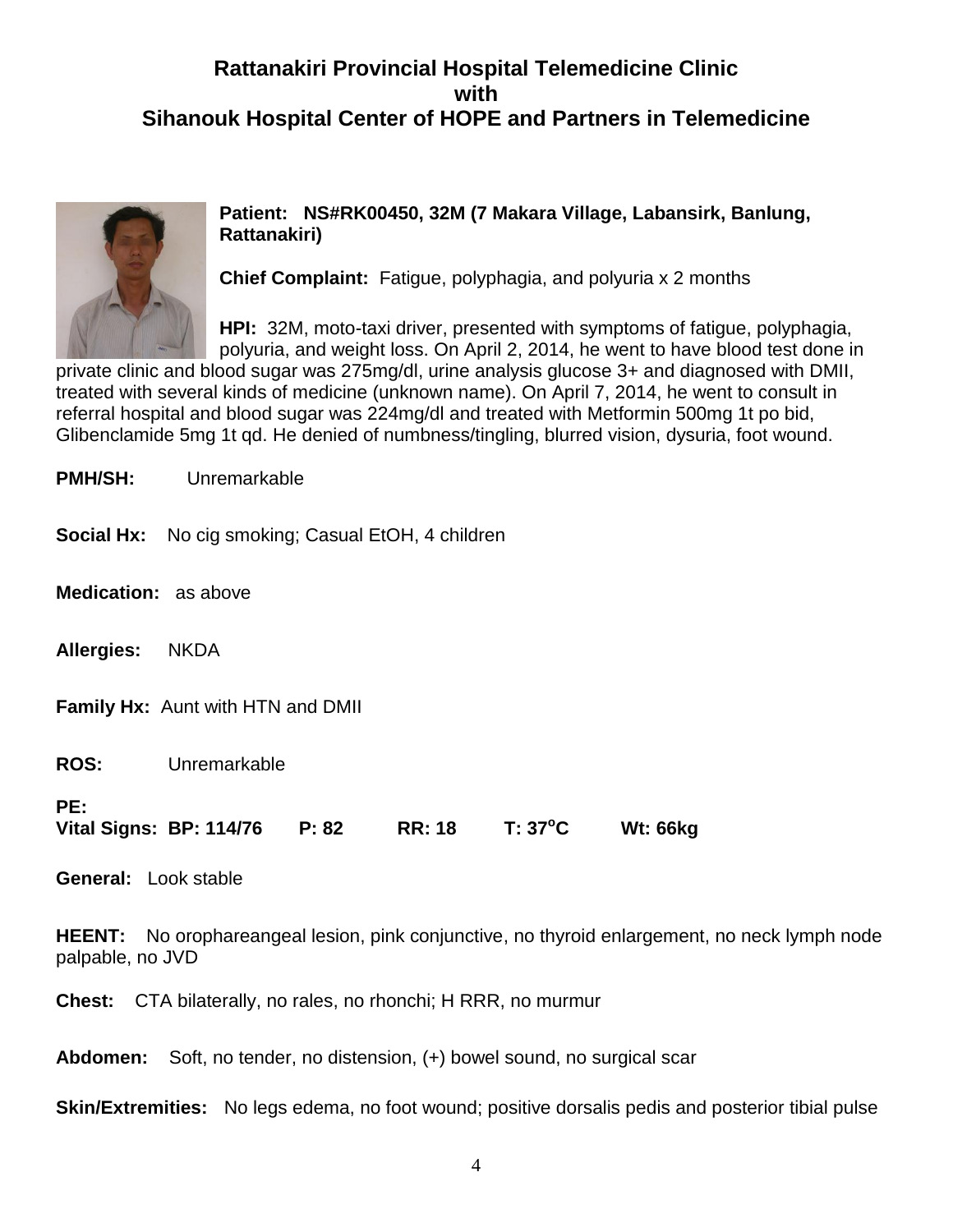**MS/Neuro:** MS +5/5, motor and sensory intact, DTRs +2/4, normal gait

#### **Lab/Study:**

RBS: 294mg/dl U/A: glucose 2+, no blood, no protein

#### **Assessment:**

1. DMII

#### **Plan:**

- 1. Metformin 500mg 1t po bid
- 2. Glibenclamide 5mg 1t po bid
- 3. Educate on diabetic diet, foot care and regular exercise
- 4. Draw blood for Creat, Glucose and HbA1C at SHCH

#### **Comments/Notes: Do you agree with my assessment and plan?**

#### **Examined by: Nurse Sovann Peng Date: April 9, 2014**

Please send all replies to [kirihospital@gmail.com](mailto:kirihospital@gmail.com) and cc: to [rithychau@sihosp.org](mailto:rithychau@sihosp.org)

*The information transmitted in this e-mail is intended only for the person or entity to which it is addressed and may contain confidential and/or privileged material. Any review, retransmission, dissemination or other use of or taking of any action in reliance upon, this information by persons or entities other than the intended recipient is prohibited. If you received this e-mail in error, please contact the sender and delete material from any computer.*

No answer replied

From: Hospital Rattanakiri Referral <kirihospital@gmail.com>

Date: Wed, Apr 9, 2014 at 6:23 PM

Subject: Rattanakiri TM Clinic April 2014, Case#3, DB#RK00451, 44F

To: Cornelia Haener <corneliahaener@sihosp.org>, "Kathleen M. Kelleher" <kfiamma@partners.org>, "Paul J. M.D. Heinzelmann" <paul.heinzelmann@gmail.com>, Joseph Kvedar < kvedar @partners.org>, Rithy Chau  $\langle$ rithychau@sihosp.org>, Kruy Lim  $\langle$ kruylim@yahoo.com>

Cc: Bernie Krisher <berkrish@gmail.com>, jasonreinhardt@sihosp.org, Noun SoThero

<thero@cambodiadaily.com>, Ed & Laurie Bachrach <lauriebachrach@yahoo.com>

Dear all,

This is case number 3, DB#RK00451, 44F and photos.

Best regards, Polo/Sovann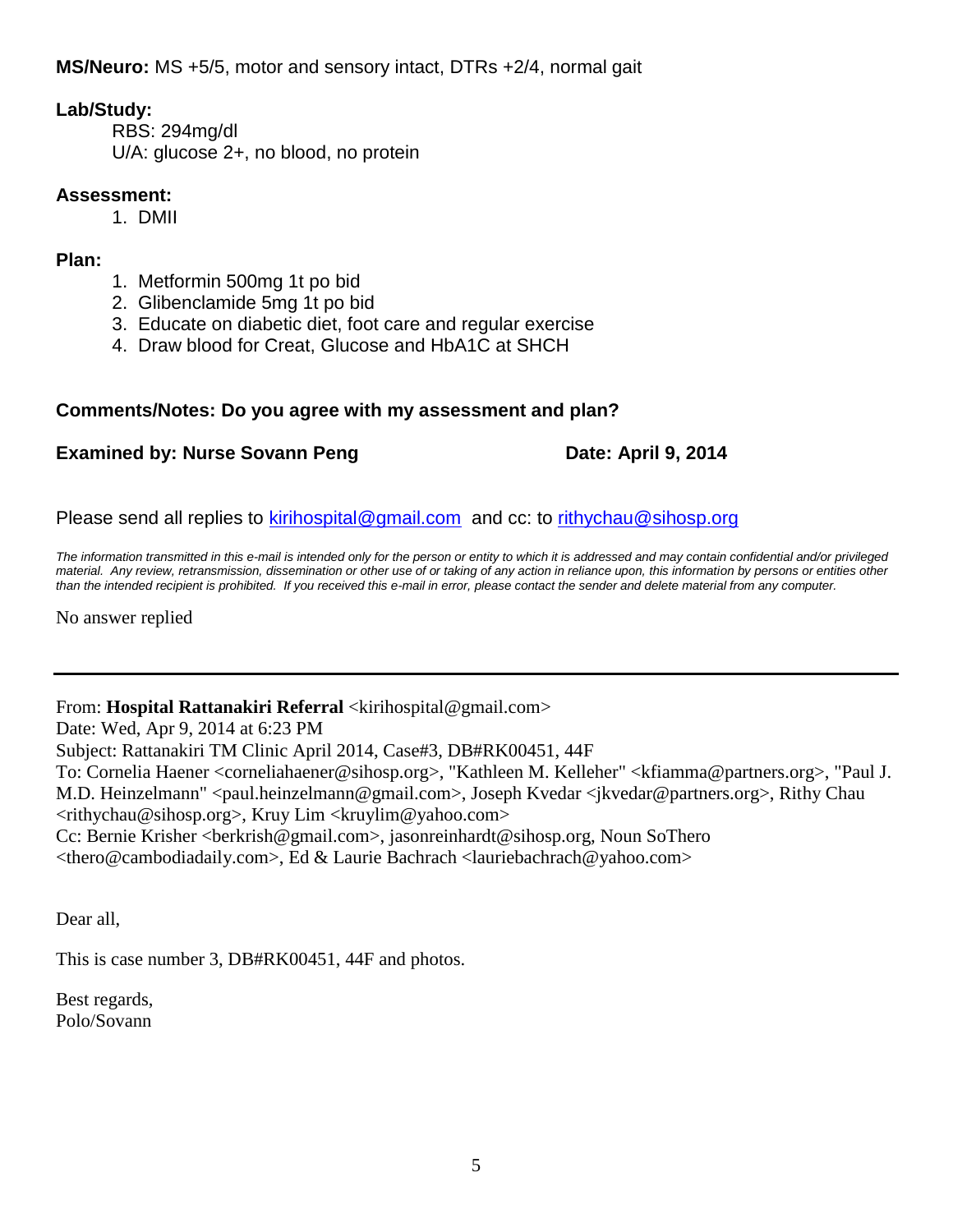# **Rattanakiri Provincial Hospital Telemedicine Clinic with Sihanouk Hospital Center of HOPE and Center for Connected Health**



**Patient: DB#RK00451, 44F (Ochum Village, Ochum Commune, Ochum district)** 

**Chief Complaint:** Neck mass x 5 years

**HPI:** 44F, farmer, presented with bean size mass on the anterior portion of the neck and it progressively increased in size to about 3x4cm in two years without any

symptoms. Then the mass remained the same size until the beginning of this year, she developed symptoms of heat intolerance, palpitation, insomnia and HA but denied of bowel change, hair loss, tremor. She got consultation and treatment from local health center but the symptoms still persisted so she come to TM clinic today.

**PMH/SH:** Unremarkable **Family Hx:** No Family member with goiter **Social Hx:** No cig smoking, no tobacco chewing; casual EtOH **Medication:** None **Allergies:** NKDA **ROS:** One year post menopause **PE: Vital Signs: BP: 127/90 P: 78 RR: 18 T: 37<sup>o</sup>C Wt: 43kg** 

**General:** Look stable

**HEENT:** Mass about 4x3cm on right side of thyroid gland, firm, smooth, mobile on swallowing, no tender, no bruit, no neck LN palpable; No oropharyngeal lesion, pink conjunctiva, no JVD

**Chest:** CTA bilaterally, no rales, no rhonchi; H RRR, no murmur

**Abdomen:** Soft, no distension, no tender, (+) bowel sound, no HSM, no surgical scar, no abd bruit

**Skin/Extremities:** No legs edema, no lesions/foot wound; positive dorsalis pedis and posterior tibial pulse

**MS/Neuro:** MS +5/5, motor and sensory intact, DTRs +2/4, normal gait

#### **Lab/Study:**

Neck mass ultrasound conclusion: Nodular goiter

#### **Assessment:**

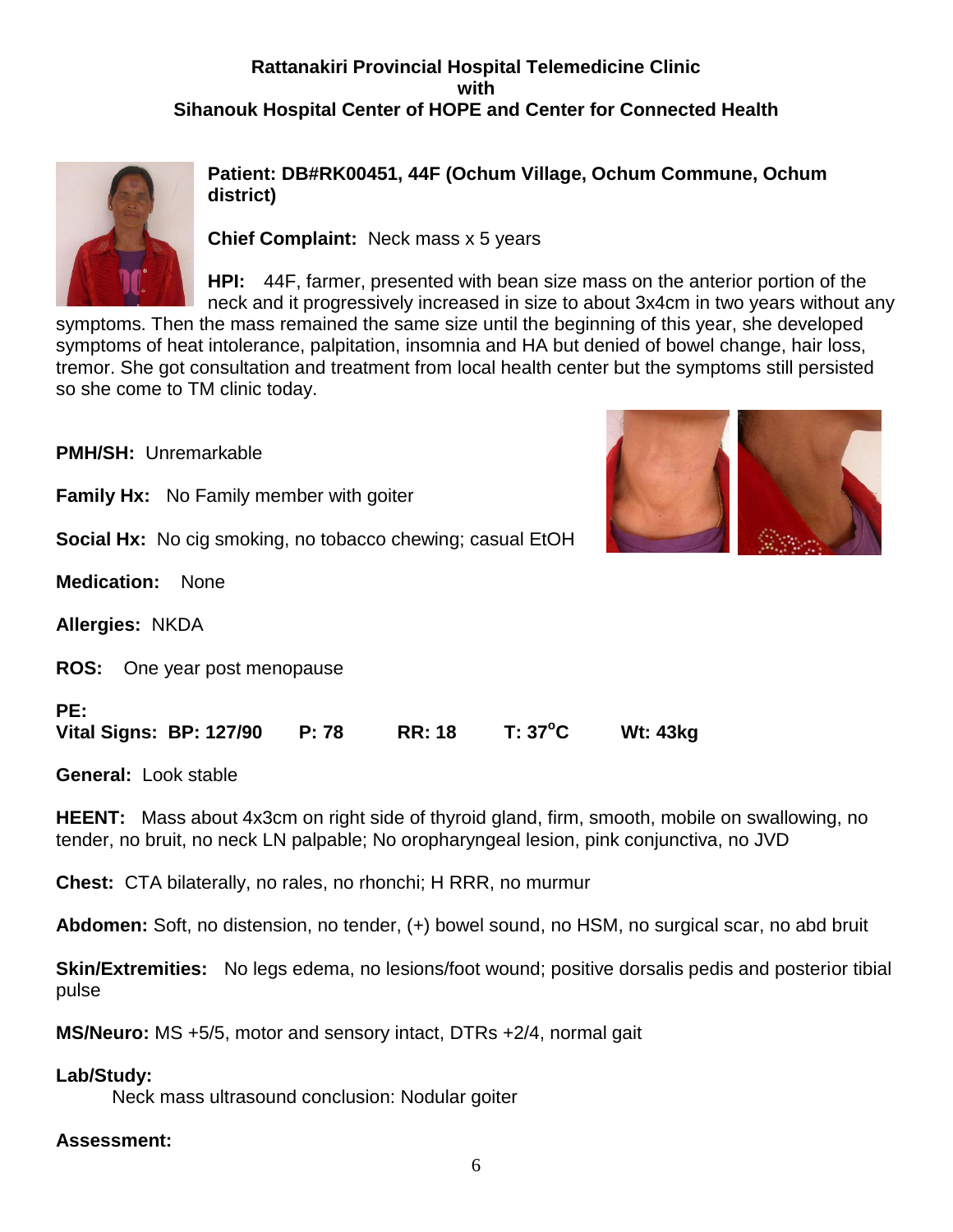- 1. Nodular goiter
- **Plan:**
- 1. Draw blood for CBC and TSH at SHCH

#### **Comments/Notes: Do you agree with my assessment and plan?**

#### **Examined by: Nurse Sovann Peng Date: April 9, 2014**

Please send all replies to [kirihospital@gmail.com](mailto:kirihospital@gmail.com) and cc: to [rithychau@sihosp.org](mailto:rithychau@sihosp.org)

*The information transmitted in this e-mail is intended only for the person or entity to which it is addressed and may contain confidential and/or privileged*  material. Any review, retransmission, dissemination or other use of or taking of any action in reliance upon, this information by persons or entities other *than the intended recipient is prohibited. If you received this e-mail in error, please contact the sender and delete material from any computer.*

No answer replied

From: **Hospital Rattanakiri Referral** <kirihospital@gmail.com> Date: Wed, Apr 9, 2014 at 6:26 PM Subject: Rattanakiri TM Clinic April 2014, Case#4, SS#RK00452, 32F To: "Kathleen M. Kelleher" <kfiamma@partners.org>, "Paul J. M.D. Heinzelmann" <paul.heinzelmann@gmail.com>, Joseph Kvedar <jkvedar@partners.org>, Rithy Chau  $\langle$ rithychau@sihosp.org>, Kruy Lim  $\langle$ kruylim@yahoo.com> Cc: Bernie Krisher <berkrish@gmail.com>, jasonreinhardt@sihosp.org, Noun SoThero <thero@cambodiadaily.com>, Ed & Laurie Bachrach <lauriebachrach@yahoo.com>

Dear all,

This is case number 4, SS#RK00452, 32F and photo.

Best regards, Polo/Sovann

# **Rattanakiri Provincial Hospital Telemedicine Clinic with Sihanouk Hospital Center of HOPE and Partners in Telemedicine**



#### **Patient: SS#RK00452, 32F (Phnom Svay Village, Labansirk commune, Banlung district)**

**Chief Complaint:** Fatigue, SOB, dizziness x 2 years

**HPI:** This patient complained about SOB, fatigue, and dizziness and tinnitus maybe 2 year ago. This symptom usually occurs when she worries or angry with someone, she sometimes got fainting after this symptom was started and also palpitation moreover after fainting she got epigastric pain and hyper-salivation. Symptom is not better so he come here to consult with TM clinic. She denied fever, cough, weight loss, seizure.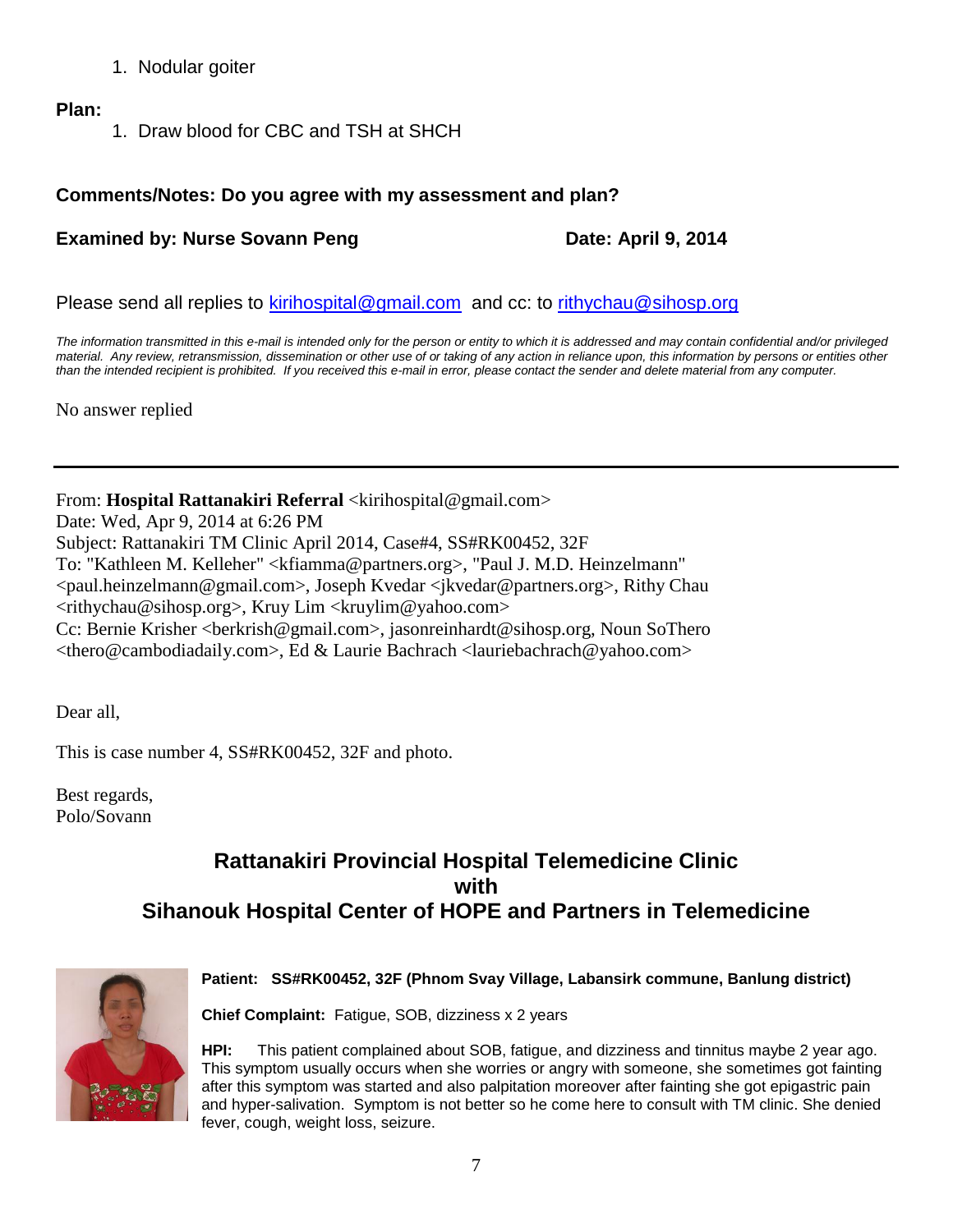#### **PMH/SH:**

-Transient hypoglycemia

#### **Social Hx**

- She get marriage with two children

**Allergies:** unknown

**Family Hx:** Her mother with HTN

**ROS:** Unremarkable

**PE:**

| Vital Signs: BP= 96/55 mmHg P= 94 |  |  |  |  | R $18$ T = 37 |  |  | $Wt = 52$ kg |
|-----------------------------------|--|--|--|--|---------------|--|--|--------------|
|-----------------------------------|--|--|--|--|---------------|--|--|--------------|

**General:** Conscious: stable

- **HEENT:** head: normal Eye: no conjunctivitis Nose: normal Throat: normal
- **Chest:** chest symmetry, no abnormal sound Heart: regular rhythms

**Abdomen:** abdominal soft, no mass, no hepatomegaly

**Musculoskeletal:** normal

**Neuro:** normal

**Previous Lab/Studies:** FBS = 67 mg/dl , Ca=6.7mg /dl , RBS = 125mg/dl

#### **Assessment:**

- 1. Panic attack ?
- 2. Anxiety disorder?
- 3. Transient hypoglycemia
- 4. Gastritis

#### **Plan:**

- 1. Ranitidine 150mg 1t po qhs for one month
- 2. Metoclopramide 10mg 1t po qhs for 15days
- 3. Use paper bag to breathe into during panic attack
- 4. Multivitamin 1t po qd
- 5. Eat small meals but frequently and exercise regularly
- 6. Follow up next two months
- 7. Draw blood for CBC, TSH, Electrolyte, creatinine and glucose at SHCH

#### **Comments/Notes: Do you agree with my assessment and plan?**

#### **Examined by: Lam Srey Aun (Medical student) Date: April 9, 2014**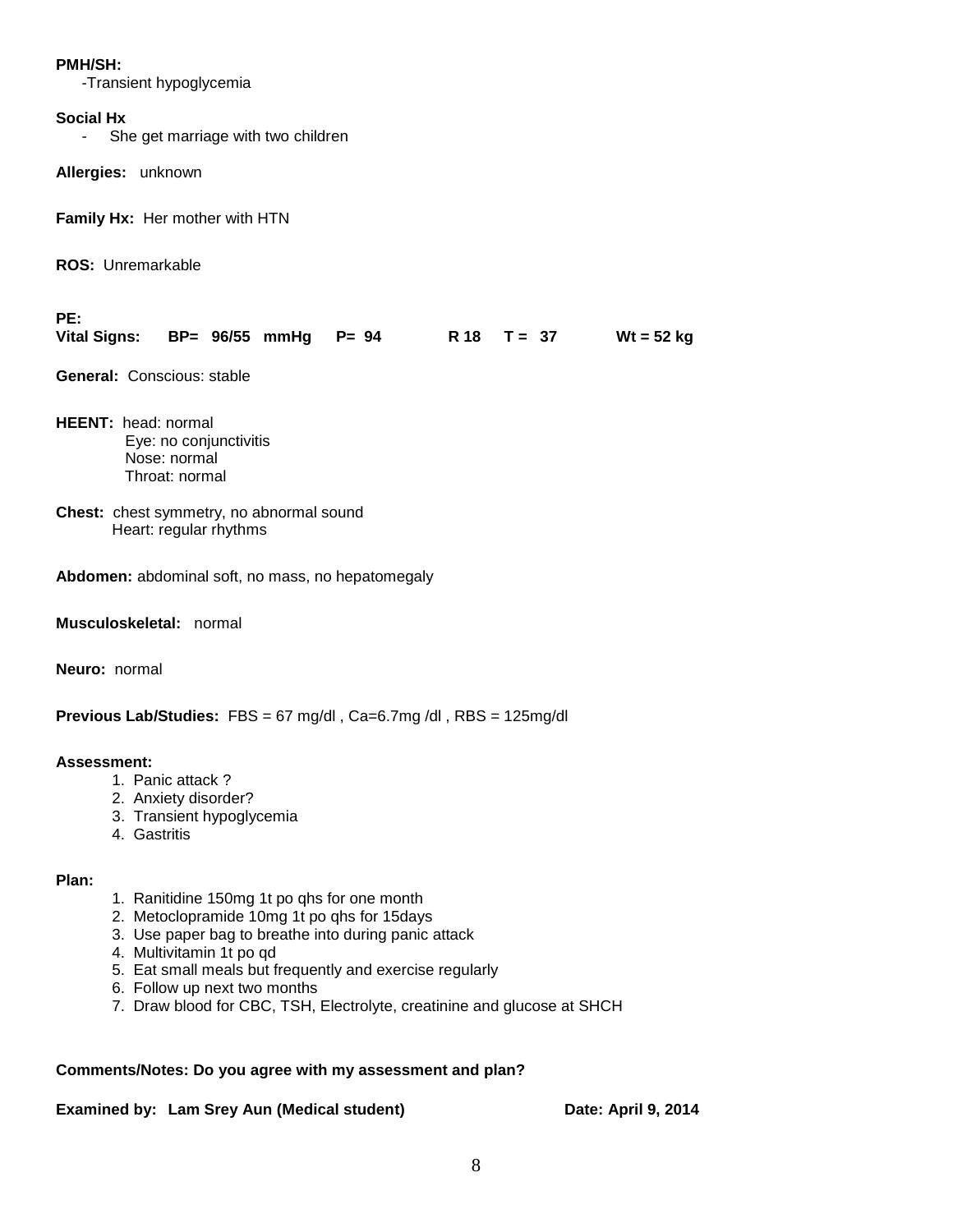Please send all replies to [kirihospital@yahoo.com](mailto:kirihospital@yahoo.com) and cc: to [tmed\\_rithy@online.com.kh](mailto:tmed_rithy@bigpond.com.kh) .

*The information transmitted in this e-mail is intended only for the person or entity to which it is addressed and may contain confidential and/or privileged material. Any review, retransmission, dissemination or other use of or taking of any action in reliance upon, this information by persons or entities other than the intended recipient is prohibited. If you received this e-mail in error, please contact the sender and delete material from any computer.*

No answer replied

From: **Hospital Rattanakiri Referral** <kirihospital@gmail.com>

Date: Wed, Apr 9, 2014 at 6:27 PM Subject: Rattanakiri TM Clinic April 2014, Case#5, KV#RK00453, 13M To: "Paul J. M.D. Heinzelmann" <paul.heinzelmann@gmail.com>, Joseph Kvedar <jkvedar@partners.org>, Cornelia Haener <corneliahaener@sihosp.org>, Rithy Chau <rithychau@sihosp.org>, Kruy Lim <kruylim@yahoo.com>, "Kathleen M. Kelleher" <kfiamma@partners.org> Cc: Bernie Krisher <berkrish@gmail.com>, Noun SoThero <thero@cambodiadaily.com>, Ed & Laurie Bachrach <lauriebachrach@yahoo.com>, jasonreinhardt@sihosp.org

Dear all,

This is case number 5, KV#RK00453, 13M and photos.

Best regards, Polo/Sovann

# **Rattanakiri Provincial Hospital Telemedicine Clinic with Sihanouk Hospital Center of HOPE and Partners in Telemedicine**



**Patient: KV#RK00453, 13M (Okantel Village, Labansirk Commune, Banlung district, Rattanakiri province)**

**Chief Complaint:** Scrotum swelling of left side x 1 year

**HPI:** 13M was brought by his mother complaining of scrotum swelling, painless, no fever, no inguinal lymph node enlargement. It progressively increased in size in one year and never sought

surgical consultation. His mother got advice to consult with TM clinic.

#### **PMH/SH:**

Hepatitis B infection in the past 7 years

#### **Social Hx**

- 3 children in his family

**Allergies:** unknown

**Family Hx:** The mother said the family got hepatitis check and result with Father HBsAb positive, mother with HBsAg positive at first check and HBsAb positive in the next time check, patient sibling (two with HBsAb positive and other one with HBsAg positive)



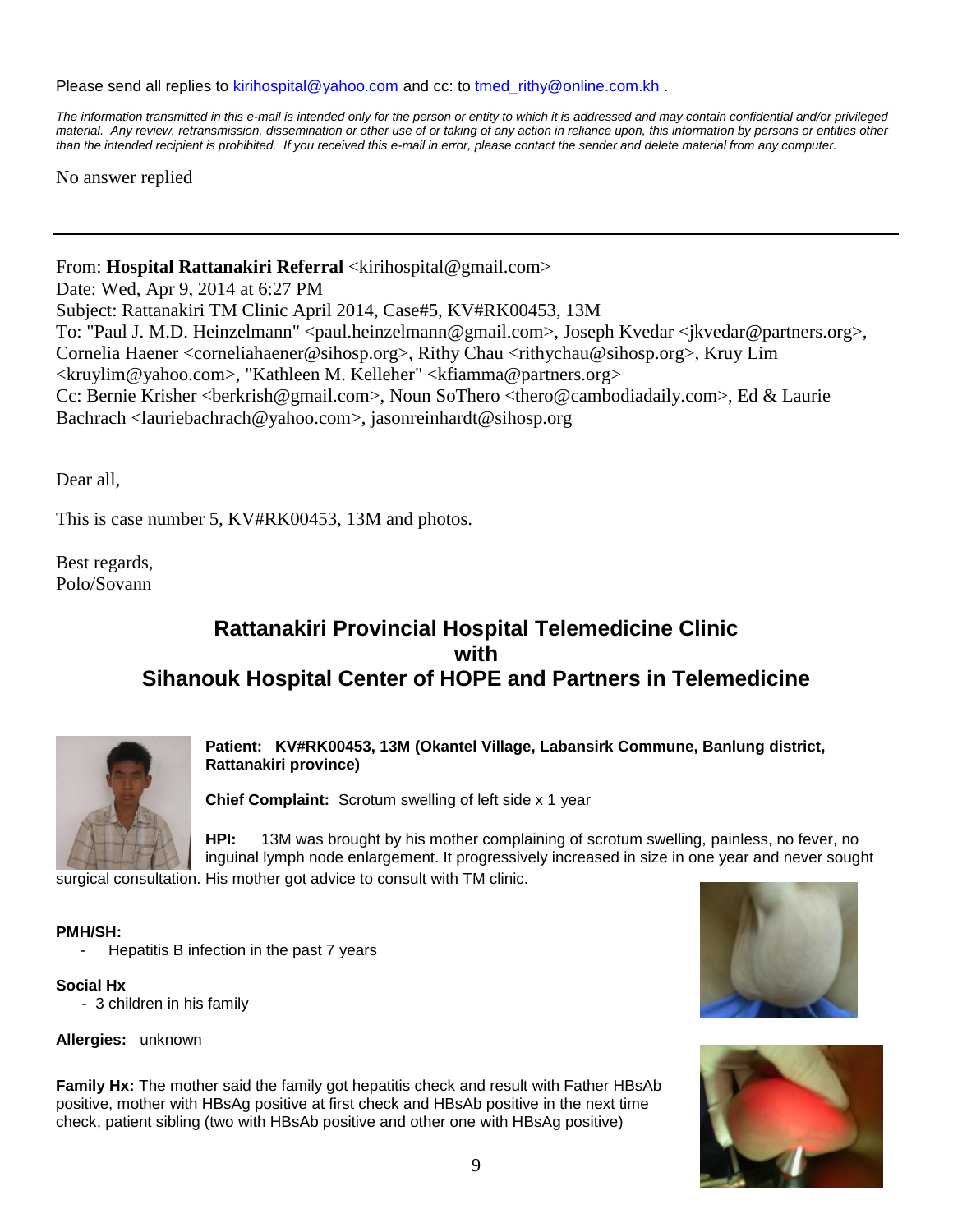**ROS:** Unremarkable

#### **PE: Vital Signs: BP= 90/63 mmHg P= 80 R 18 T = 37** ,**Wt = 27kg**

**General:** look stable

**HEENT:** head : normal Eye : no conjunctivitis , no eyes icterus Nose : normal Throat : normal

**Chest:** chest symmetry, no abnormal sound Heart : regular rhythms

**Abdomen:** abdominal soft, no mass no hepatomegaly

**MS/Neuro:** Unremarkable

**GU:** Normal Genitalia with increased size of left scrotum, soft, no redness, no tender, transillumination

#### **Lab/Studies Requests:**

 $WBC = 5900$ <br>RBC = 4540  $= 4540000$  $Hb = 12.6$  $Ht = 36.1$  $P1t = 152000$  $SGOT = 40.6$  $SGPT = 41.7$ HBsAg = Positive HBsAb = Negative HCV Ab= Negative

#### **Assessment:**

- 1. Hydrocele
- 2. Hepatitis B infection

#### **Plan:**

1. Refer for further evaluation and management in Pediatric hospital in Phnom Penh

#### **Comments/Notes: Do you agree with my assessment and plan?**

#### **Examined by: Lam Srey Aun (Medical student) Date: April 9, 2014**

#### Please send all replies to [kirihospital@yahoo.com](mailto:kirihospital@yahoo.com) and cc: to [tmed\\_rithy@online.com.kh](mailto:tmed_rithy@bigpond.com.kh) .

*The information transmitted in this e-mail is intended only for the person or entity to which it is addressed and may contain confidential and/or privileged material. Any review, retransmission, dissemination or other use of or taking of any action in reliance upon, this information by persons or entities other than the intended recipient is prohibited. If you received this e-mail in error, please contact the sender and delete material from any computer.*

No answer replied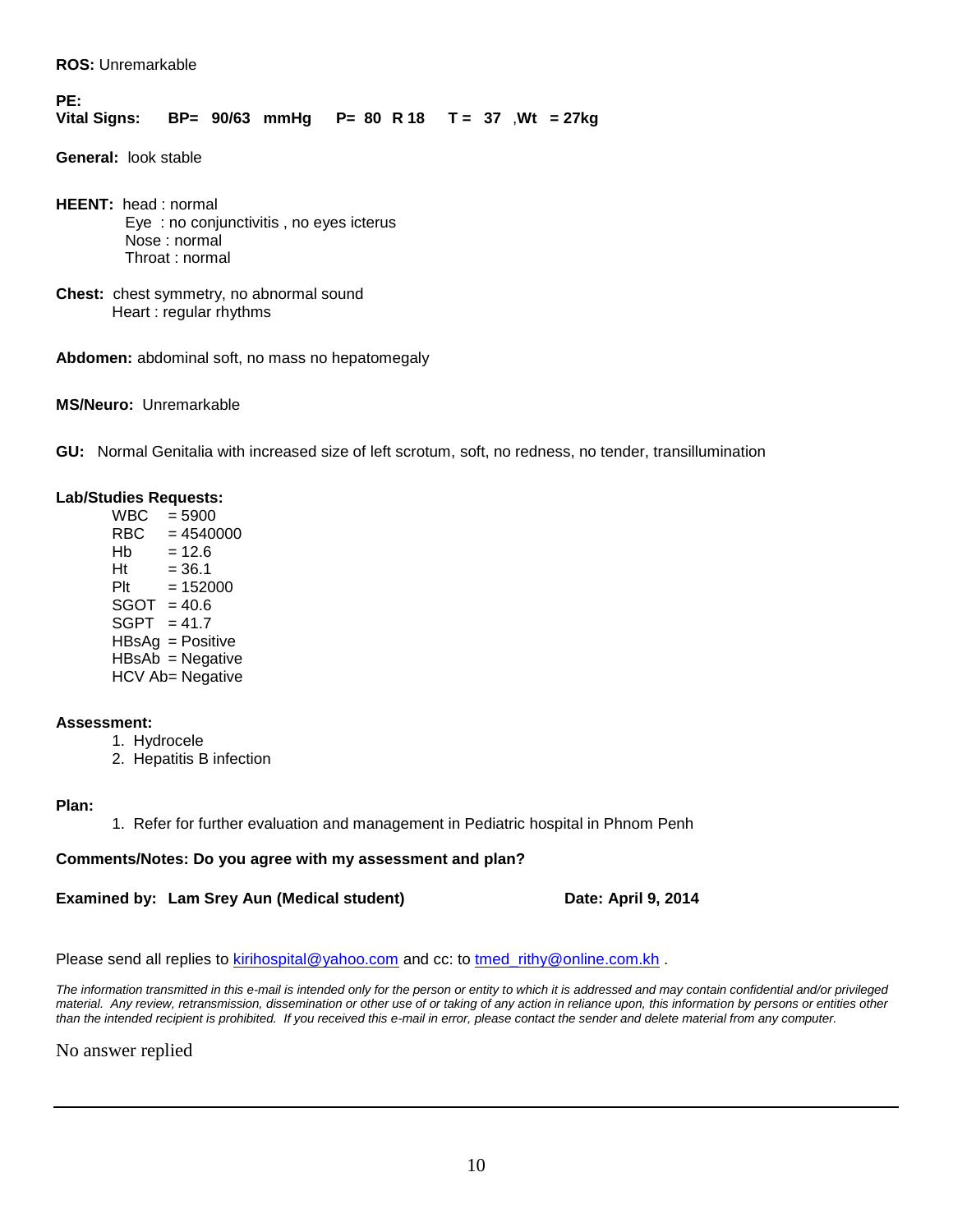From: **Hospital Rattanakiri Referral** <kirihospital@gmail.com> Date: Wed, Apr 9, 2014 at 6:29 PM Subject: Rattanakiri TM Clinic April 2014, Case#6, PS#RK00454, 38M To: Joseph Kvedar <jkvedar@partners.org>, Rithy Chau <rithychau@sihosp.org>, Kruy Lim <kruylim@yahoo.com>, "Kathleen M. Kelleher" <kfiamma@partners.org>, "Paul J. M.D. Heinzelmann" <paul.heinzelmann@gmail.com> Cc: Bernie Krisher <berkrish@gmail.com>, jasonreinhardt@sihosp.org, Noun SoThero <thero@cambodiadaily.com>, Ed & Laurie Bachrach <lauriebachrach@yahoo.com>

Dear all,

This is case number 6, PS#RK00454, 38M and photo.

Best regards, Polo/Sovann

# **Rattanakiri Provincial Hospital Telemedicine Clinic with Sihanouk Hospital Center of HOPE and Partners in Telemedicine**



**Patient: PS#RK00454, 38M (Okantel Village, Beung Kanseng Commune, Banlung district, Rattanakiri province)**

**Chief Complaint:** Fatigue, Polydipsia, polyuria, Polyphagia, tingling of limbs x 1year

**HPI:** This patient presented with fatigue, polyphagia, polydipsia, polyphagia and tingling of extremities for approximately 1 year ago. He went to consult at private clinic and was treated with Metformin 500 mg bid and Glibenclamie 5mg 1/2 tablet once daily. The symptom is not better so he

come here for consultant.

#### **PMH/SH:**

- HTN and knee joint pain x 7 years

#### **Social Hx**

- He got marriage with 3 children
- Casual alcohol drinking

**Allergies:** unknown

**Family Hx:** His brother with HTN

**ROS:** Unremarkable

| PE: |                                                 |  |             |
|-----|-------------------------------------------------|--|-------------|
|     | Vital Signs: BP= 151/107 mmHg P= 92 R 18 T = 37 |  | $Wt = 82kg$ |

**General:** conscious stable

**HEENT:** head : normal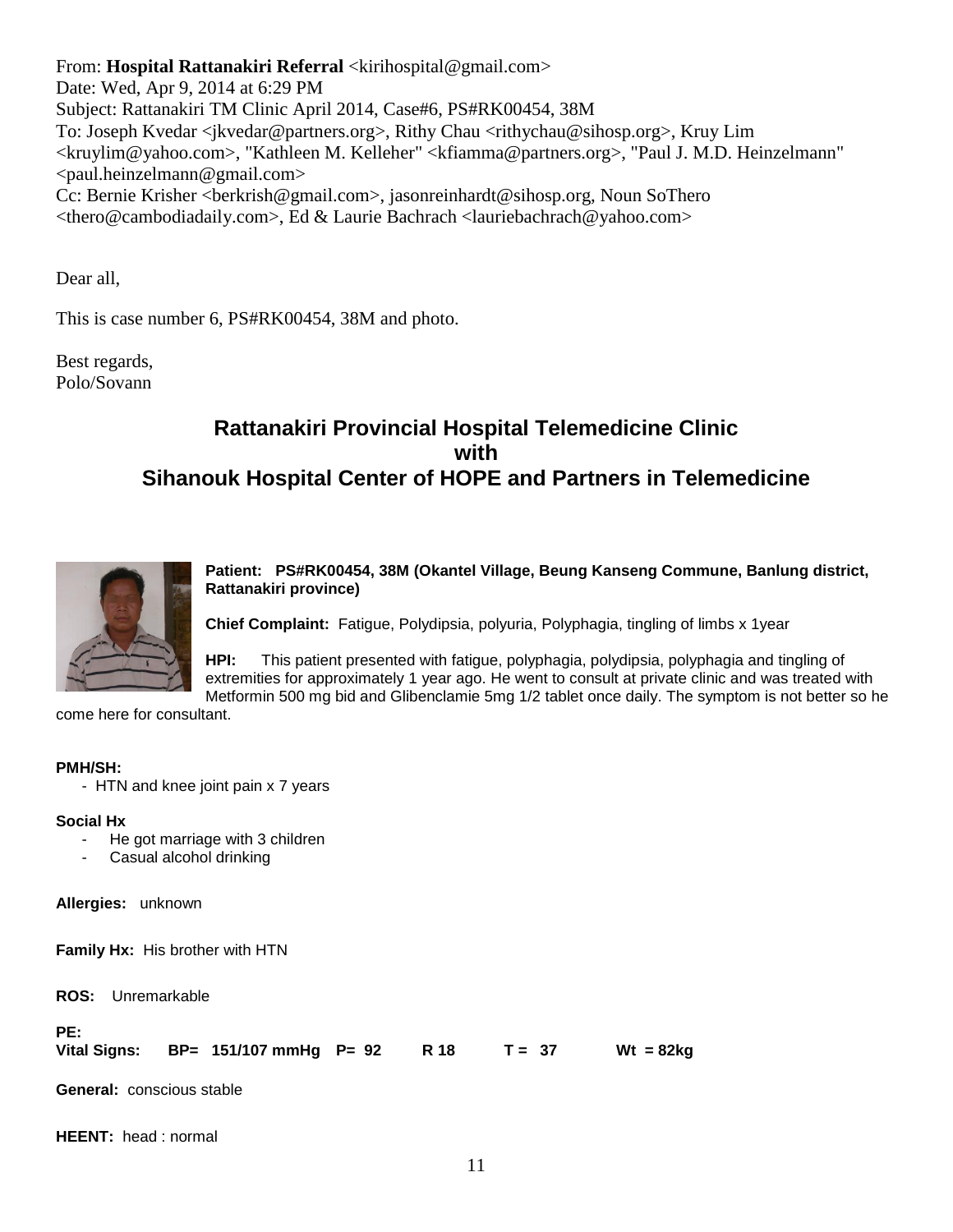Eye : no conjunctivitis Nose : normal Throat : normal

**Chest:** chest symmetry, no abnormal sound Heart: regular rhythms

**Abdomen:** abdominal soft, no mass no hepatomegaly

**Extremities/Skin:** No legs edema, no foot wound

**MS/Neuro:** MS +5/5, motor and sensory intact, DTRs +2/4, normal gait

**Lab/Studies:** done today

 $FBS = 238$  mg/dl, UA = glucose  $2+$ 

#### **Assessment:**

- 1. DM type 2
- 2. HTN

**Plan:**

- 1. Metformin 500mg 1t po bid
- 2. Glibenclamide 5mg 1t po bid
- 3. Captopril 25mg 1/2t po bid
- 4. ASA 81mg 1t po qd
- 5. Educate on diabetic diet, do regular exercise and foot care
- 6. Draw blood for Creat, Glucose, Tot chole, TG and HbA1C at SHCH

#### **Comments/Notes: Do you agree with my assessment and plan?**

#### **Examined by: Lam Srey Aun (Medical student) Date: April 9, 2014**

Please send all replies to [kirihospital@yahoo.com](mailto:kirihospital@yahoo.com) and cc: to [tmed\\_rithy@online.com.kh](mailto:tmed_rithy@bigpond.com.kh) .

*The information transmitted in this e-mail is intended only for the person or entity to which it is addressed and may contain confidential and/or privileged material. Any review, retransmission, dissemination or other use of or taking of any action in reliance upon, this information by persons or entities other than the intended recipient is prohibited. If you received this e-mail in error, please contact the sender and delete material from any computer.*

No answer replied

From: **Hospital Rattanakiri Referral** <kirihospital@gmail.com>

Date: Wed, Apr 9, 2014 at 6:32 PM

Subject: Rattanakiri TM Clinic April 2014, PS#RK00455, 31F

To: Cornelia Haener <corneliahaener@sihosp.org>, Joseph Kvedar <jkvedar@partners.org>, Rithy Chau

<rithychau@sihosp.org>, Kruy Lim <kruylim@yahoo.com>, "Kathleen M. Kelleher"

<kfiamma@partners.org>, "Paul J. M.D. Heinzelmann" <paul.heinzelmann@gmail.com>

Cc: Bernie Krisher <berkrish@gmail.com>, jasonreinhardt@sihosp.org, Noun SoThero

<thero@cambodiadaily.com>, Ed & Laurie Bachrach <lauriebachrach@yahoo.com>

Dear all,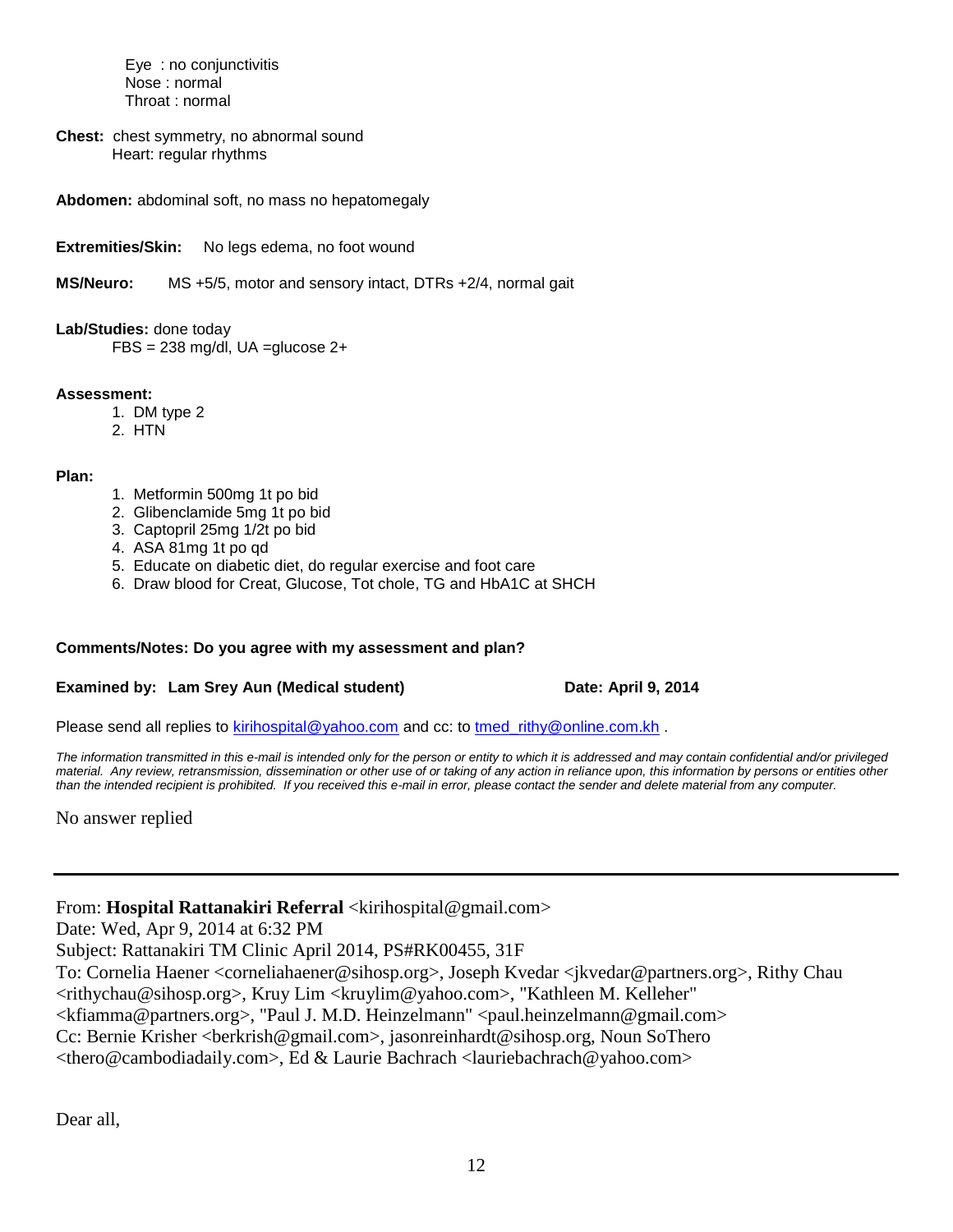This is case number 7, PS#RK00455, 31F and photos.

Best regards, Polo/Sovann

#### **Rattanakiri Provincial Hospital Telemedicine Clinic with Sihanouk Hospital Center of HOPE and Center for Connected Health**



**Patient: PS#RK00455, 31F (Malic Village, Malic Commune, Andong Meas district)** 

**Chief Complaint:** Neck mass x 2 months

**HPI:** 31F, farmer, presented with symptoms of four months history of palpitation, dizziness, HA and SOB on exertion (working and walking). In the past two months,

she noticed of neck mass sized about 2x2cm without tender, lesion. She went to have ultrasound done in private clinic and told she has thyroid cyst and advise to consult with Telemedicine clinic. She denied of chest pain, diaphoresis, syncope, orthopnea, edema.

**PMH/SH:** Unremarkable

**Family Hx:** No Family member with goiter, heart disease, HTN, DMII

**Social Hx:** No cig smoking, no tobacco chewing; casual EtOH

**Medication:** None

**Allergies:** NKDA

**ROS:** Regular menstrual period, normal bowel movement, normal urination

#### **PE:**

**Vital Signs: BP: 110/66 P: 56 RR: 18 T: 37<sup>o</sup>C Wt: 48kg O2sat:99%**

**General:** Look stable

**HEENT:** Thyroid mass about 2x2cm, soft, smooth, mobile on swallowing, no tender, no bruit, no neck LN palpable; No oropharyngeal lesion, pink conjunctiva, no JVD

**Chest:** CTA bilaterally, no rales, no rhonchi; H Bradycardia, regular rhythm, no murmur

**Abdomen:** Soft, no distension, no tender, (+) bowel sound, no HSM, no surgical scar, no abd bruit

**Skin/Extremities:** No legs edema, no lesions/foot wound; positive dorsalis pedis and posterior tibial pulse

**MS/Neuro:** MS +5/5, motor and sensory intact, DTRs +2/4, normal gait



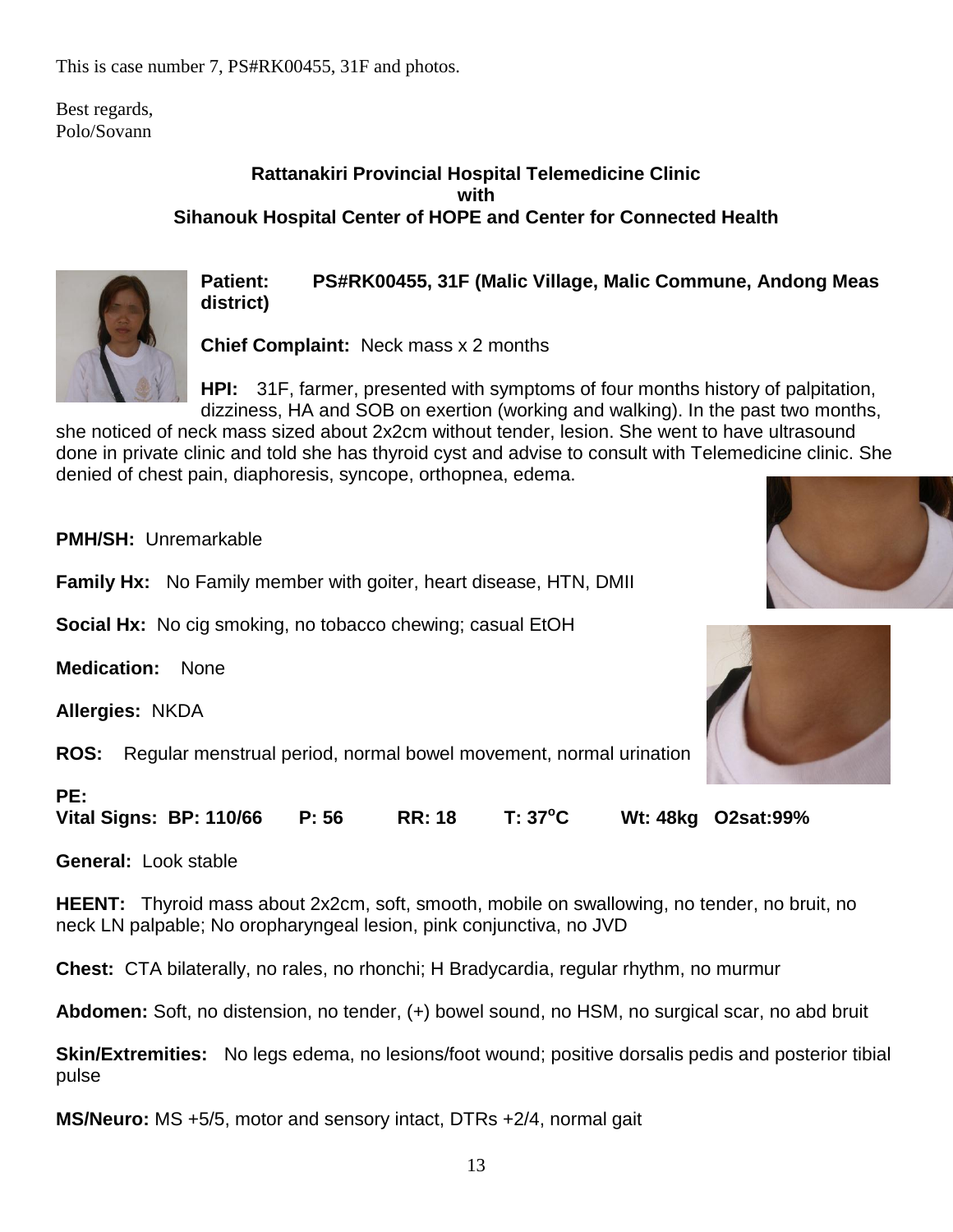Neck mass ultrasound conclusion: Thyroid cyst EKG and CXR attached

#### **Assessment:**

- 1. Thyroid cyst
- 2. Bradycardia

#### **Plan:**

1. Draw blood for CBC, Lyte, Creat, Ca2+, Mg2+, and TSH at SHCH

#### **Comments/Notes: Do you agree with my assessment and plan?**

#### **Examined by: Nurse Sovann Peng Date: April 9, 2014**

Please send all replies to [kirihospital@gmail.com](mailto:kirihospital@gmail.com) and cc: to [rithychau@sihosp.org](mailto:rithychau@sihosp.org)

*The information transmitted in this e-mail is intended only for the person or entity to which it is addressed and may contain confidential and/or privileged material. Any review, retransmission, dissemination or other use of or taking of any action in reliance upon, this information by persons or entities other than the intended recipient is prohibited. If you received this e-mail in error, please contact the sender and delete material from any computer.*

No answer replied

From: Hospital Rattanakiri Referral <kirihospital@gmail.com>

Date: Wed, Apr 9, 2014 at 6:36 PM

Subject: Rattanakiri TM Clinic April 2014, Case#8, ES#RK00456, 55F

To: Rithy Chau <rithychau@sihosp.org>, Kruy Lim <kruylim@yahoo.com>, "Kathleen M. Kelleher" <kfiamma@partners.org>, "Paul J. M.D. Heinzelmann" <paul.heinzelmann@gmail.com>, Joseph Kvedar <jkvedar@partners.org>

Cc: Bernie Krisher <berkrish@gmail.com>, jasonreinhardt@sihosp.org, Noun SoThero <thero@cambodiadaily.com>, Ed & Laurie Bachrach <lauriebachrach@yahoo.com>

Dear all,

This is the last case for TM Clinic at Rattanakiri referral hospital April 2014, case number 8, ES#RK00456, 55F and photo. Please reply to the cases before Thursday afternoon because the patients are asked to come to receive treatment or referral on that day.

Thank you very much for your cooperation and support in this project.

Best regards, Polo/Sovann

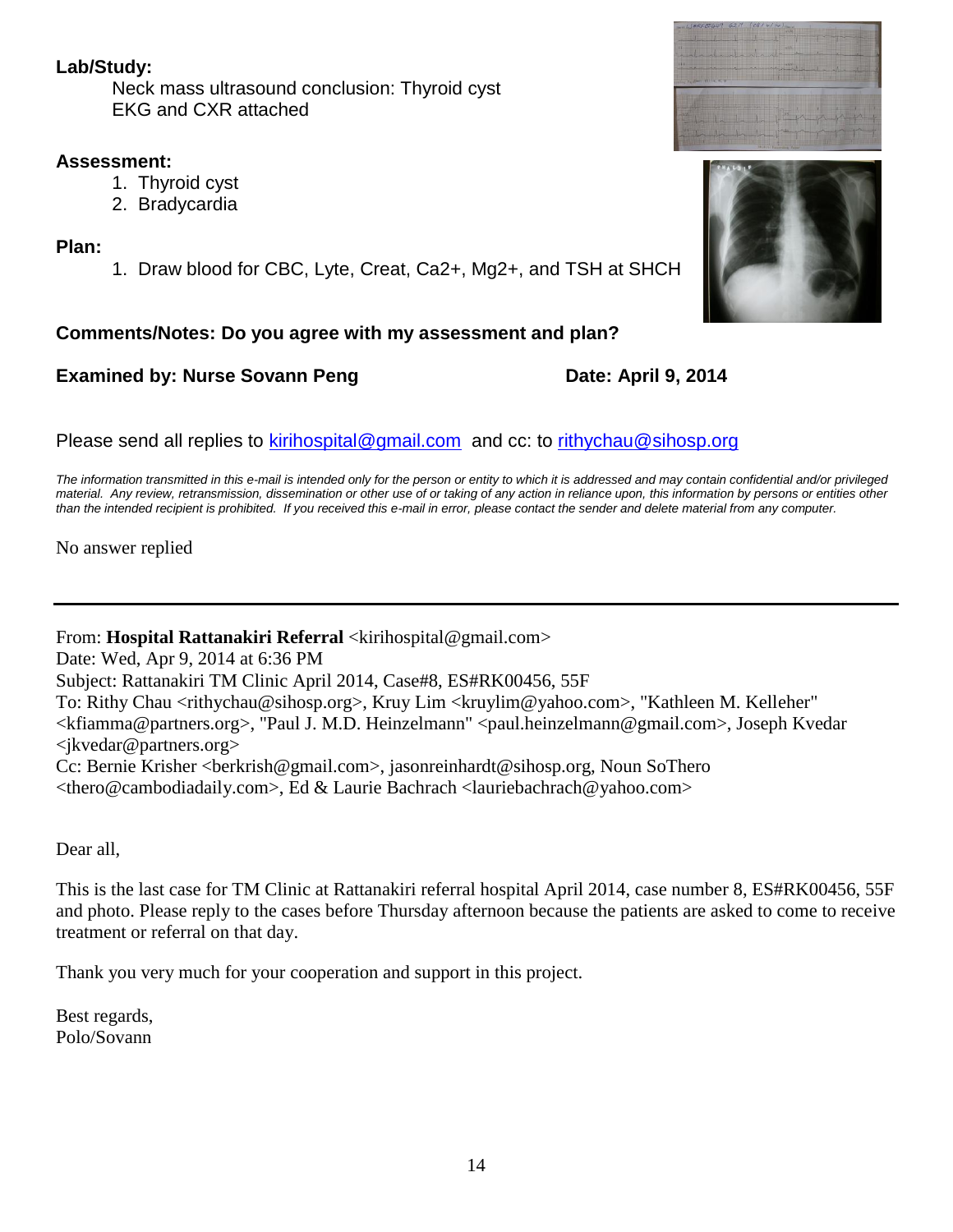# **Rattanakiri Provincial Hospital Telemedicine Clinic with Sihanouk Hospital Center of HOPE and Partners in Telemedicine**



**Patient: ES#RK00456, 55F (Chey Chumnas Village, Labansirk commune, Banlung district)** 

**Chief Complaint:** Chest tightness x 2 months

**HPI:** 55F, teacher, with 10 years history of HTN with Amlodipine 5mg 1t po qd presented with symptoms of chest tightness, stabbing like, palpitation, cold extremities, and both legs edema since the past two months. She got

consultation at private clinic, BP: 160/?, TG: 214mg/dl and Fenofibrate was added to the treatment and advised to elevate the legs while sleeping. She denied of cough, orthopnea, dysuria, oliguria, hematuria.

**PMH/SH:** HTN x 10years with Amlodipine

**Family Hx:** Mother with HTN

**Social Hx:** Casual EtOH, No cig smoking, no tobacco chewing

#### **Medication:**

- 1. Amlodipine 5mg 1t po qd
- 2. Fenofibrate 100mg 1t po qhs

**Allergies:** NKDA

**ROS:** Six months history of epigastric burning pain, burping with sour taste, no black/bloody stool

#### **PE:**

**Vital Signs: BP: 166/96 P: 73 RR: 18 T: 37<sup>o</sup>C Wt: 68kg** 

**General:** Look stable

**HEENT:** No orophareangeal lesion, pink conjunctive, no thyroid enlargement, no neck lymph node palpable, no JVD

**Chest:** CTA bilaterally, no rales, no rhonchi; H RRR, no murmur

**Abdomen:** Soft, no tender, no distension, (+) bowel sound, no surgical scar

**Skin/Extremities:** No legs edema; positive dorsalis pedis and posterior tibial pulse

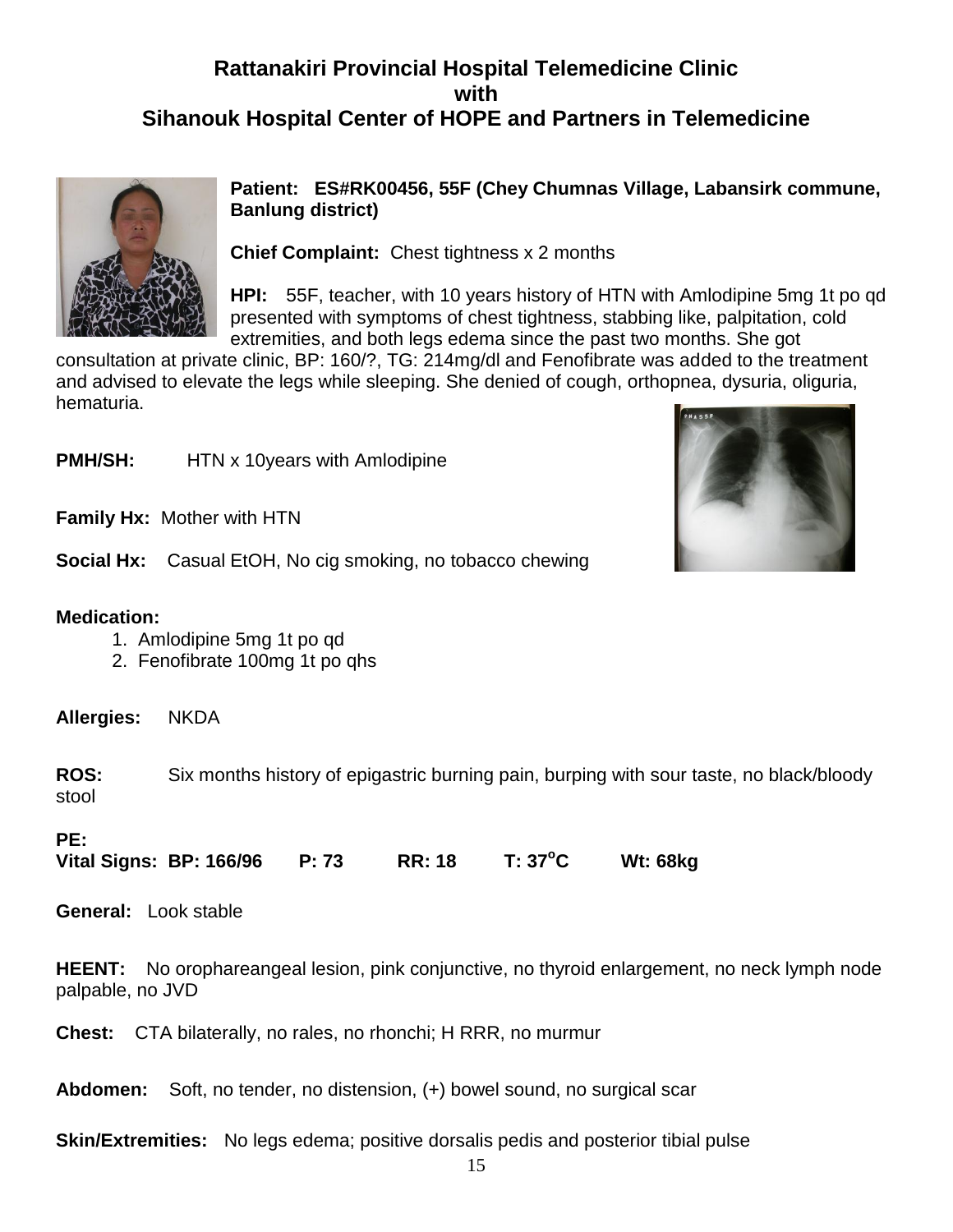**MS/Neuro:** MS +5/5, motor and sensory intact, DTRs +2/4, normal gait

#### **Lab/Study:**

RBS: 132mg/dl U/A: protein 2+, no blood, no glucose CXR attached

#### **Assessment:**

- 1. HTN
- 2. GERD

#### **Plan:**

- 1. Amlodipine 5mg 1t qd
- 2. Captopril 25mg 1/2t po bid
- 3. Omeprazole 20mg 1t po qhs for one month
- 4. Metoclopramide 10mg 1t po qhs for 15days
- 5. Mebendazole 100mg 5t po qhs once
- 6. Draw blood for Electrolyte, Creat, Tot chole, TG at SHCH

#### **Comments/Notes: Do you agree with my assessment and plan?**

#### **Examined by: Nurse Sovann Peng Date: April 9, 2014**

Please send all replies to [kirihospital@gmail.com](mailto:kirihospital@gmail.com) and cc: to [rithychau@sihosp.org](mailto:rithychau@sihosp.org)

*The information transmitted in this e-mail is intended only for the person or entity to which it is addressed and may contain confidential and/or privileged material. Any review, retransmission, dissemination or other use of or taking of any action in reliance upon, this information by persons or entities other than the intended recipient is prohibited. If you received this e-mail in error, please contact the sender and delete material from any computer.*

No answer replied

# **Thursday, April 10, 2014**

# **Follow-up Report for Rattanakiri TM Clinic**

There were 8 new patients seen during this month TM clinic at Rattanakiri Referral Hospital (RRH). The data of 8 cases was transmitted and received replies from both Phnom Penh and Boston, and other 23 patients came for brief consult and refill medication only, and other 10 new patients seen by PA Rithy for minor problem without sending data. Per advice sent by Partners in Boston and Phnom Penh Sihanouk Hospital Center of HOPE as well as advices from PA Rithy on site, the following patients were managed and treated per local staff:

[Please note that in general the practice of dispensing medications at RRH for all patients is usually limited to a maximum of 7 days treatment with expectation of patients to return for another week of supplies if needed be. This practice allows clinicians to monitor patient compliance to taking medications and to follow up on drug side effects, changing of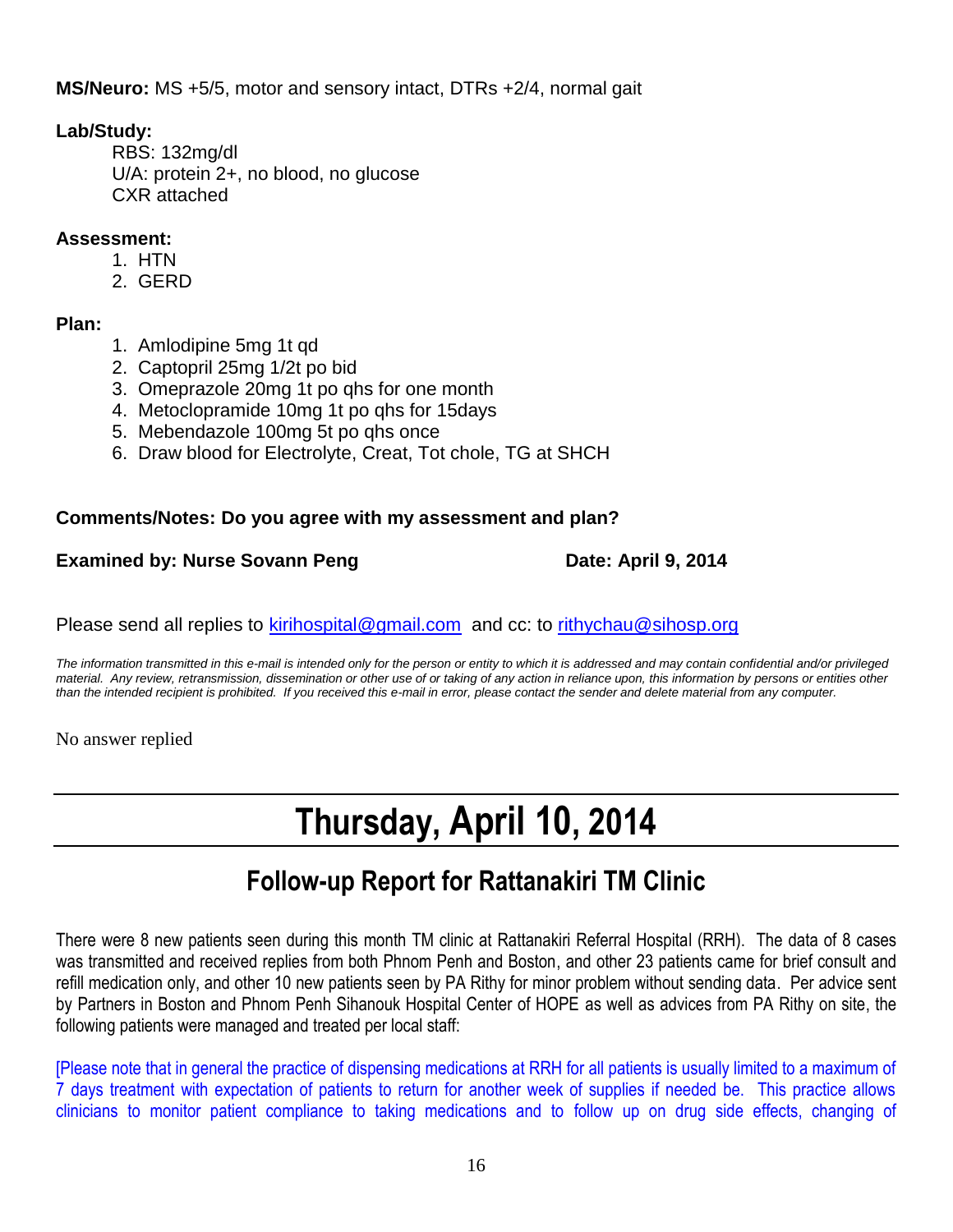medications, new arising symptoms especially in patients who live away from the town of Banlung and/or illiterate. Nearly all medications and some lab tests not available/done at RRH are provided by SHCH to TM patients at no cost]

### **Treatment Plan for Rattanakiri TM Clinic April 2014**

#### **1. LS#RK00457, 62M (Village I, Lamenh Commune, Bokeo district)**

**Diagnosis:**

#### 1. DMII

#### **Treatment:**

- 1. Metformin 850mg 1t po tid (buy)
- 2. Diamicron 30mg 1t po qd (buy)
- 3. Educate on diabetic diet, do regular exercise and foot care
- 4. Draw blood for Creat, Glucose, Tot chole, TG and HbA1C at SHCH

#### **Lab result on April 11, 2014**

| Creat             | =80      | [44 - 80]             |
|-------------------|----------|-----------------------|
| Gluc              | $= 14.3$ | $[4.1 - 6.1]$         |
| $T.$ Chol = $5.2$ |          | $\left[ <5.7 \right]$ |
| TG —              | $=1.5$   | $[-1.71]$             |
| $AST = 23$        |          | [<40]                 |
| ALT               | $=22$    | $\left[ < 41 \right]$ |
| $HbA1C = 6.08$    |          | $[4.8 - 5.9]$         |

#### **2. NS#RK00450, 32M (7 Makara Village, Labansirk, Banlung, Rattanakiri) Diagnosis:**

1. DMII

#### **Treatment:**

- 1. Metformin 500mg 1t po bid (#80)
- 2. Glibenclamide 5mg 1t po bid (buy)
- 3. Educate on diabetic diet, foot care and regular exercise
- 4. Draw blood for CBC, Peripheral blood smear, Lyte, Creat, Glucose, Transaminase and HbA1C at SHCH

#### **Lab result on April 11, 2014**

| <b>WBC</b>   | $= 5.2$ | [4 - 11x10 $^9$ /L]                  | Na    | $=135$          | $[135 - 145]$     |
|--------------|---------|--------------------------------------|-------|-----------------|-------------------|
| <b>RBC</b>   | $=4.9$  | $[4.6 - 6.0x10^{12}/L]$              | K.    | $= 6.0$         | $[3.5 - 5.0]$     |
| Hb           | $=14.2$ | $[14.0 - 16.0g/dL]$                  | СI    | $=100$          | $[95 - 110]$      |
| Ht           | $=44$   | $[42 - 52%]$                         | Creat | $=70$           | $[53 - 97]$       |
| <b>MCV</b>   | $= 89$  | $[80 - 100f]$                        | Gluc  | $= 12.3$        | $[4.2 - 6.4]$     |
| <b>MCH</b>   | $=29$   | $[25 - 35pq]$                        | AST   | $=$ 54          | $\left[40\right]$ |
| $MHCH = 33$  |         | $[30 - 37\%]$                        | ALT.  | $=$ 50          | [< 41]            |
| Plt          | $=200$  | $[150 - 450x10^9/L]$                 |       | HbA1C $=$ 13.69 | $[4.8 - 5.9]$     |
| Lymph $=1.7$ |         | $[1.00 - 4.00 \times 10^9/\text{L}]$ |       |                 |                   |

#### **Peripheral blood smear**

Microcytic=  $2+$ 

#### **3. DB#RK00451, 44F (Ochum Village, Ochum Commune, Ochum district)**

#### **Diagnosis:**

1. Nodular goiter

#### **Treatment:**

1. Draw blood for CBC and TSH at SHCH

#### **Lab result on April 11, 2014**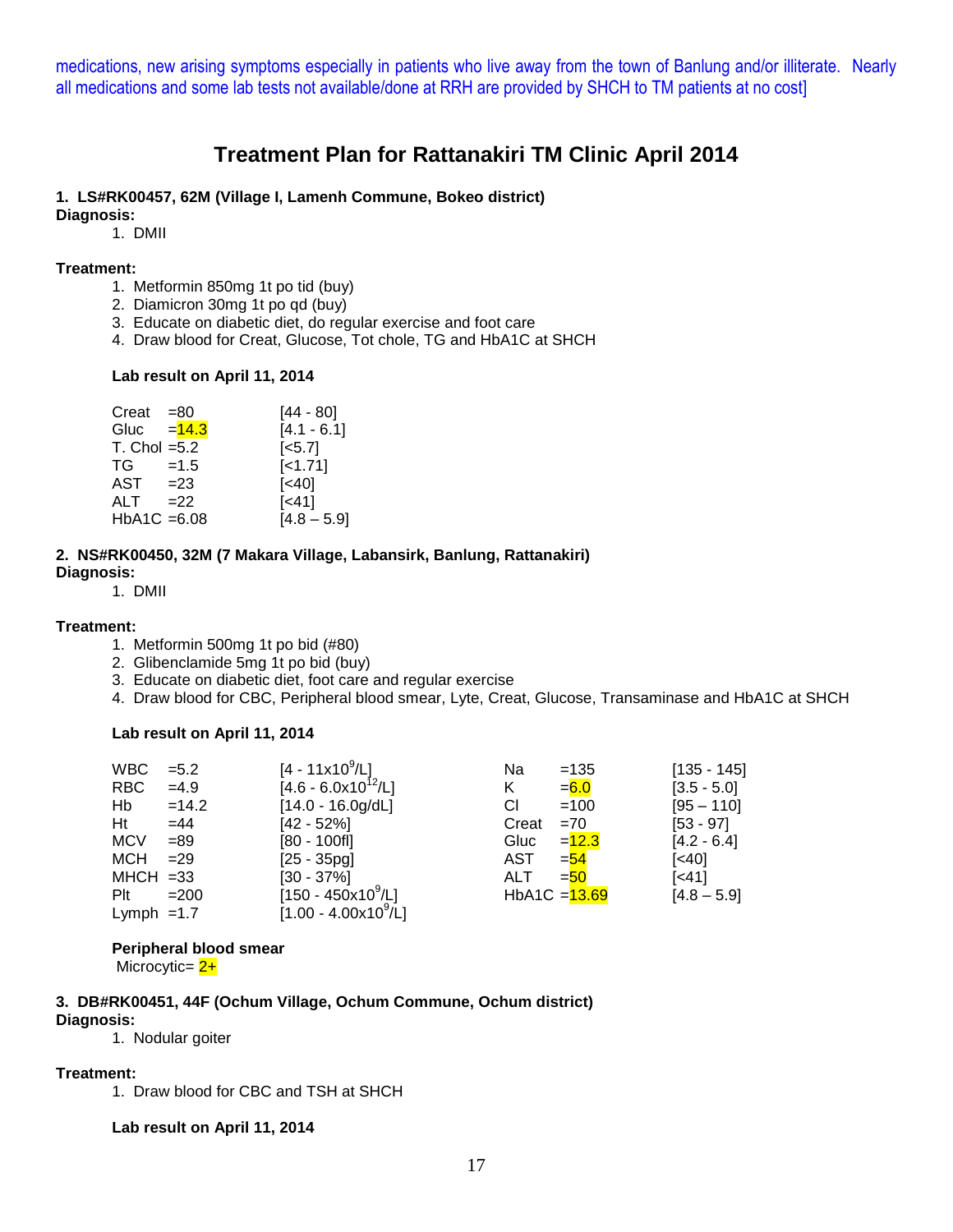| $=4.9$   | [4 - 11x10 <sup>9</sup> /L]<br>[3.9 - 5.5x10 <sup>12</sup> /L] |
|----------|----------------------------------------------------------------|
| $= 11.6$ | $[12.0 - 15.0g/dL]$                                            |
| $= 38$   | $[35 - 47\%]$                                                  |
| $= 78$   | [80 - 100fl]                                                   |
| $= 24$   | $[25 - 35pg]$                                                  |
| $=30$    | $[30 - 37\%]$                                                  |
| $= 254$  | [150 - 450x10 <sup>9</sup> /L]                                 |
| $=1.6$   | [1.00 - 4.00x10 <sup>9</sup> /L]                               |
| $=1.0$   | $[0.10 - 1.00x10^9/L]$                                         |
| $=2.2$   | [1.80 - 7.50x10 <sup>9</sup> /L]                               |
| $=1.68$  | $[0.27 - 4.20]$                                                |
|          | $=4.8$                                                         |

#### **4. SS#RK00452, 32F (Phnom Svay Village, Labansirk commune, Banlung district) Diagnosis:**

- 1. Panic attack ?
- 2. Anxiety disorder?
- 3. Transient hypoglycemia
- 4. Gastritis

#### **Treatment:**

- 1. Ranitidine 150mg 1t po qhs for one month (#30)
- 2. Metoclopramide 10mg 1t po qhs for 15days (#15)
- 3. Use paper bag to breathe into during panic attack
- 4. Multivitamin 1t po qd (#60)
- 5. Eat small meals but frequently and exercise regularly
- 6. Follow up next two months
- 7. Draw blood for CBC, TSH, Electrolyte, creatinine and glucose at SHCH

#### **Lab result on April 11, 2014**

| <b>WBC</b>   | $=10.4$ | $[4 - 11x10^9/L]$                    | Na    | $=137$  | $[135 - 145]$   |
|--------------|---------|--------------------------------------|-------|---------|-----------------|
| <b>RBC</b>   | $=4.9$  | $[3.9 - 5.5 \times 10^{12} / L]$     | K.    | $=4.1$  | $[3.5 - 5.0]$   |
| Hb           | $=14.0$ | $[12.0 - 15.0g/dL]$                  | CI.   | $=100$  | $[95 - 110]$    |
| Ht           | $=43$   | $[35 - 47\%]$                        | Creat | $= 54$  | [44 - 80]       |
| <b>MCV</b>   | $= 87$  | $[80 - 100$ fl]                      | Gluc  | $=4.2$  | $[4.1 - 6.1]$   |
| <b>MCH</b>   | $= 29$  | $[25 - 35pq]$                        | TSH   | $=1.44$ | $[0.27 - 4.20]$ |
| $MHCH = 33$  |         | $[30 - 37\%]$                        |       |         |                 |
| $P$ It       | $= 281$ | $[150 - 450x10^9/L]$                 |       |         |                 |
| Lymph $=2.2$ |         | $[1.00 - 4.00 \times 10^9/\text{L}]$ |       |         |                 |
| Mono         | $=0.6$  | $[0.10 - 1.00 \times 10^9/L]$        |       |         |                 |
| Neut         | $= 7.6$ | $[1.80 - 7.50 \times 10^9/\text{L}]$ |       |         |                 |

#### **5. KV#RK00453, 13M (Okantel Village, Labansirk Commune, Banlung district, Rattanakiri province) Diagnosis:**

- 1. Hydrocele
- 2. Hepatitis B infection

#### **Treatment:**

1. Refer for further evaluation and management in Pediatric hospital in Phnom Penh

#### **6. PS#RK00454, 38M (Okantel Village, Beung Kanseng Commune, Banlung district, Rattanakiri province) Diagnosis:**

- 1. DMII
- 2. HTN

#### **Treatment:**

- 1. Metformin 500mg 1t po bid (#80)
- 2. Glibenclamide 5mg 1t po qd (buy)
- 3. Captopril 25mg 1/2t po bid (buy)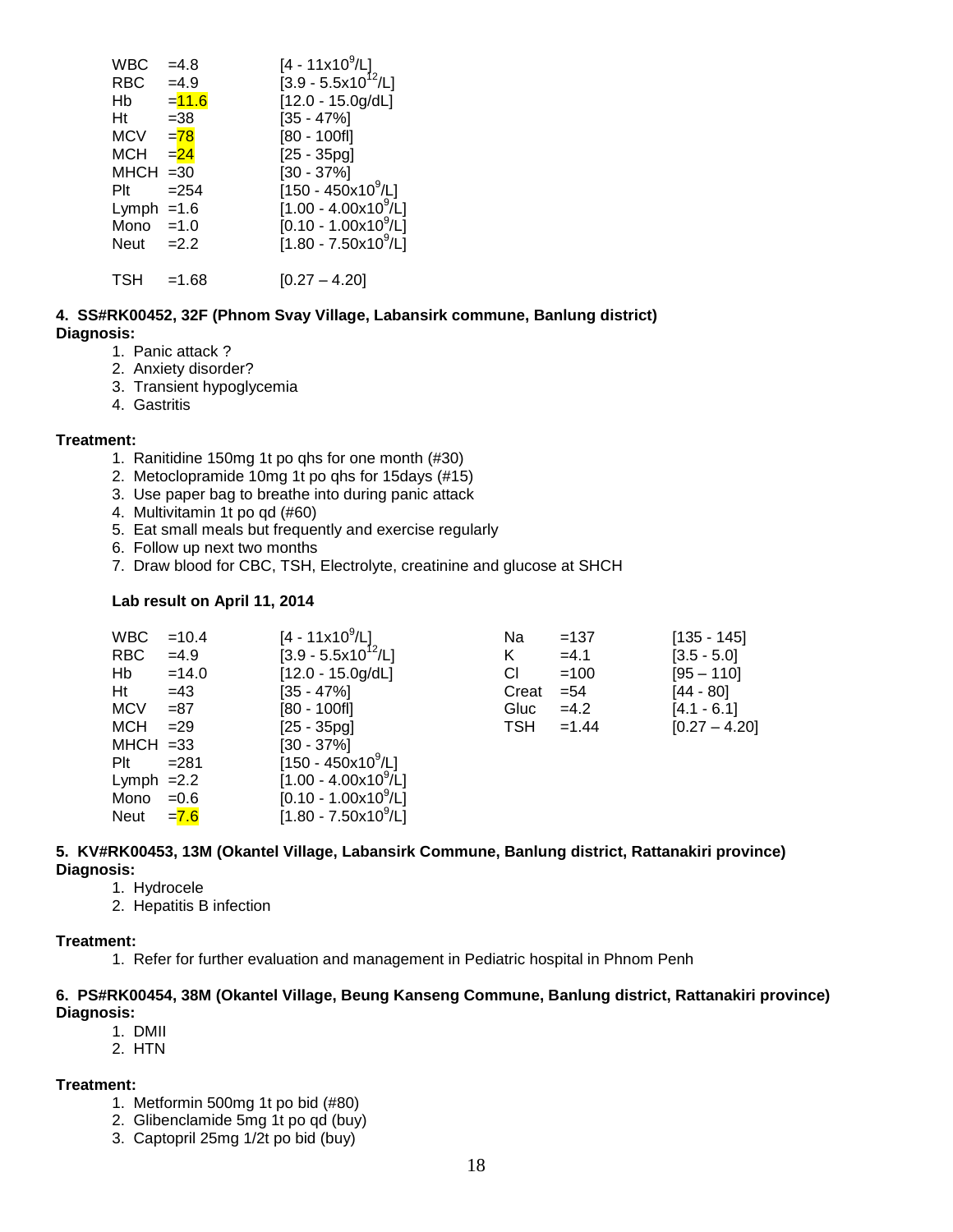- 4. ASA 81mg 1t po qd (#80)
- 5. Educate on diabetic diet, do regular exercise and foot care
- 6. Draw blood for Creat, Glucose, Tot chole, TG, Transaminase and HbA1C at SHCH

#### **Lab result on April 11, 2014**

| Creat             | $= 59$   | $[53 - 97]$        |
|-------------------|----------|--------------------|
| Gluc              | $= 11.6$ | $[4.1 - 6.1]$      |
| $T.$ Chol = $5.7$ |          | [ <sub>5.7</sub> ] |
| TG                | $= 3.6$  | $[-1.71]$          |
| AST               | $= 31$   | $[<40]$            |
| ALT               | $= 48$   | $[<41]$            |
| HbA1C = 11.26     |          | $[4.8 - 5.9]$      |

**7. PS#RK00455, 31F (Malic Village, Malic Commune, Andong Meas district) Diagnosis:**

1. Thyroid cyst

2. Bradycardia

#### **Treatment:**

1. Draw blood for CBC, Lyte, Creat, Ca2+, Mg2+, and TSH at SHCH

| WBC.                    | $= 6.0$ | $[4 - 11x10^9/L]$                    | Na     | $=140$    | $[135 - 145]$   |
|-------------------------|---------|--------------------------------------|--------|-----------|-----------------|
| RBC                     | $=4.9$  | $[3.9 - 5.5x10^{12}/L]$              | Κ      | $=3.7$    | $[3.5 - 5.0]$   |
| Hb                      | $=12.8$ | $[12.0 - 15.0g/dL]$                  | СI     | $=103$    | $[95 - 110]$    |
| Ht                      | $=41$   | $[35 - 47\%]$                        | Creat  | $= 53$    | $[44 - 80]$     |
| <b>MCV</b>              | $= 82$  | $[80 - 100$ fl]                      | $Ca2+$ | $= 1.10$  | $[1.12 - 1.32]$ |
| МСН                     | $= 26$  | $[25 - 35pg]$                        | $Mg2+$ | $=0.88$   | $[0.66 - 1.23]$ |
| $MHCH = 32$             |         | $[30 - 37\%]$                        | TSH    | $= 0.786$ | $[0.27 - 4.20]$ |
| Plt                     | $= 245$ | $[150 - 450 \times 10^9/\text{L}]$   |        |           |                 |
| Lymph $=2.6$            |         | $[1.00 - 4.00 \times 10^{9} / L]$    |        |           |                 |
| Mono = <mark>1.5</mark> |         | $[0.10 - 1.00 \times 10^9/L]$        |        |           |                 |
| Neut                    | $=1.9$  | $[1.80 - 7.50 \times 10^9/\text{L}]$ |        |           |                 |

#### **8. ES#RK00456, 55F (Chey Chumnas Village, Labansirk commune, Banlung district) Diagnosis:**

- 1. HTN
- 2. GERD

#### **Treatment:**

- 1. Amlodipine 5mg 1t qd (buy)
- 2. Captopril 25mg 1/2t po bid (buy)
- 3. Omeprazole 20mg 1t po qhs for one month (#30)
- 4. Metoclopramide 10mg 1t po qhs for 15days (#15)
- 5. Mebendazole 100mg 5t po qhs once (#5)
- 6. Draw blood for Electrolyte, Creat, Tot chole, TG at SHCH

#### **Lab result on April 11, 2014**

| Na                         | $=139$  | [135 - 145]           |
|----------------------------|---------|-----------------------|
| K.                         | $=3.5$  | $[3.5 - 5.0]$         |
| СI                         | $=101$  | $[95 - 110]$          |
| Creat                      | $=42$   | $[44 - 80]$           |
| T. Chol = <mark>6.4</mark> |         | $\left[ <5.7 \right]$ |
| TG -                       | $= 5.0$ | [<1.71]               |

#### **Patients who come for brief consult and refill medicine**

**1. NH#RK00010, 59F (Village III) Diagnosis:**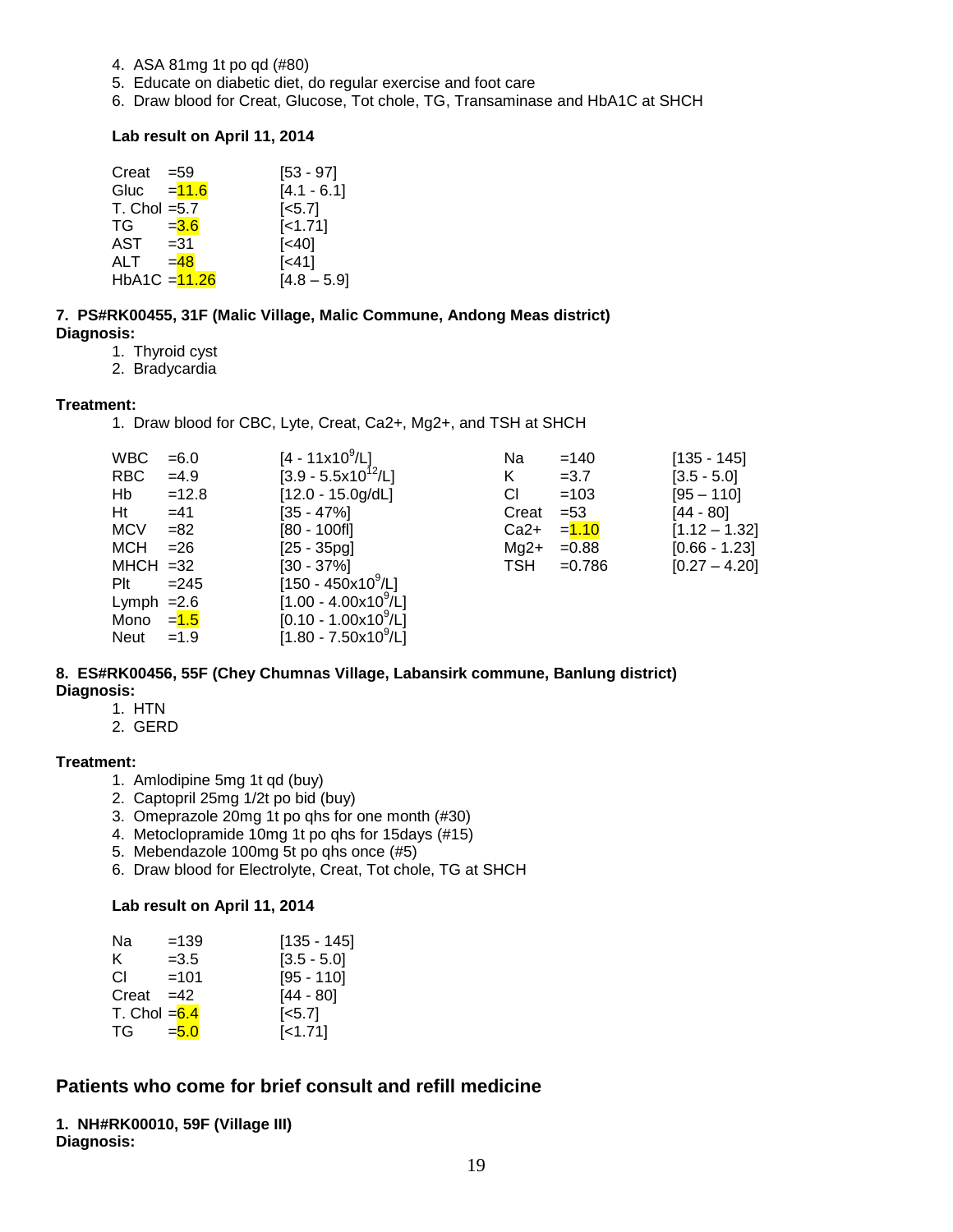- 1. HTN
- 2. DMII
- 3. VHD (AI/MR)

#### **Treatment:**

- 1. Atenolol 50mg 2t po qd (buy)
- 2. HCTZ 25mg 2t po qd (#150)
- 3. Captopril 25mg 1t po bid (buy)
- 4. Glibenclamide 5mg 1t po bid (#150)
- 5. Metformin 500mg 2t po bid (#150)
- 6. ASA 100mg 1t po qd (buy)

#### **2. KY#RK00069, 65F (Village III)**

#### **Diagnosis:**

1. DMII with PNP

#### **Treatment:**

- 1. Glibenclamide 5mg 2t po bid (#150)
- 2. Metformin 500mg 3t po qAM, 2t po qPM (buy)
- 3. Captopril 25mg 1/2t po bid (buy)
- 4. ASA 81mg 1t po qd (#75)
- 5. Amitriptylin 25mg 1/4t po qhs (#20)
- 6. Draw blood for Glucose, and HbA1C at SHCH

#### **Lab result on April 11, 2014**

| Gluc           | $= 11.8$ | $[4.1 - 6.1]$ |
|----------------|----------|---------------|
| HbA1C $=$ 11.3 |          | $[4.8 - 5.9]$ |

#### **3. EB#RK00078, 41F (Village IV), KON MOM Diagnosis:**

- 1. CHF
- 2. Incompleted RBBB

#### **Treatment:**

- 1. Captopril 25mg 1/2t po qd (buy)
- 2. Digoxin 0.25mg 1t po qd (#80)
- 3. Spironolactone 25mg 1t po bid (#140)

#### **4. SP#RK00081, 58F (Village III, LBS) Diagnosis:**

- 1. HTN
	- 2. DMII
	-
	- 3. Liver cirrhosis (Hepatitis C)

#### **Treatment:**

- 1. Metformin 500mg 1t po bid (#80)
- 2. Amlodipine 5mg 2t po qd (#150)
- 3. Spironolactone 25mg 1t po bid (#140)
- 4. Propranolol 40mg 1/4t po bid (#40)

#### **5. OT#RK00155, 52F (Bor Keo)**

#### **Diagnosis:**

- 1. HTN
- 2. DMII

#### **Treatment:**

- 1. Insulin NPH 30UI qAM and 15UI qPM (buy)
- 2. Metformin 500mg 1t po qhs (buy)
- 3. Enalapril 5mg 3t po qd (buy)
- 4. Atenolol 50mg 1t po qd (buy)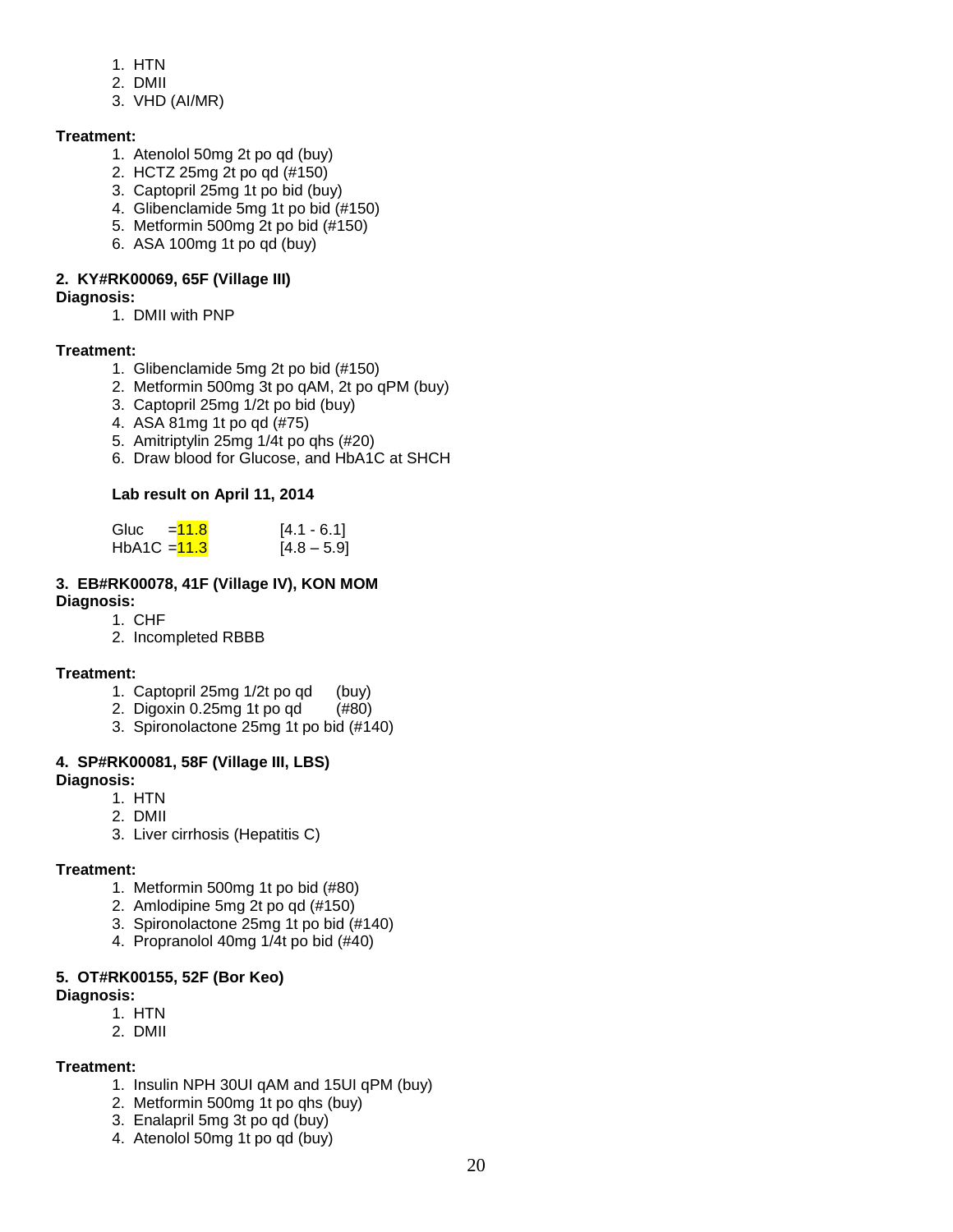- 5. ASA 100mg 1t po qd (#80)
- 6. Amitriptylin 25mg 1/2t po qhs (#40)
- 7. Follow up with CMC in Phnom Penh

#### **6. KK#RK00231, 51F (Village I)**

**Diagnosis:** 

1. DMII

#### **Treatment:**

- 1. Glibenclamide 5mg 1t po bid (#100)
- 2. Metformin 500mg 2t po bid (buy)
- 3. Captopril 25mg 1/4t po bid (buy)
- 4. Draw blood for Creat, Glucose, HbA1C at SHCH

#### **Lab result on April 11, 2014**

| Creat        | $=45$           | [44 - 80]     |
|--------------|-----------------|---------------|
| Gluc $= 7.5$ |                 | $[4.1 - 6.1]$ |
|              | HbA1C $=$ 11.75 | $[4.8 - 5.9]$ |

#### **7. SV#RK00256, 49M (Village I)**

#### **Diagnosis:**

- 1. DMII
- 2. HTN

#### **Treatment:**

- 1. Glibenclamide 5mg 2t po bid (#150)
- 2. Metformin 500mg 3t qAM and 2t qPM (#100)
- 3. Pioglitazone 15mg 2t po qd (buy)
- 4. Captopril 25mg 1t po bid (buy)

#### **8. KC#RK00260, 50F (Village V)**

#### **Diagnosis:**

1. DMII

#### **Treatment:**

- 1. Metformin 500mg 1t po bid (#80)
- 2. Captopril 25mg 1/4t po bid (buy)
- 3. ASA 81mg 1t po qd (#75)
- 4. Draw blood for Glucose, and HbA1C at SHCH

#### **Lab result on April 11, 2014**

| Gluc          | $= 5.1$ | $[4.1 - 6.1]$ |
|---------------|---------|---------------|
| HbA1C $=6.73$ |         | $[4.8 - 5.9]$ |

# **9. VC#RK00268, 70M (Bey Srok Village)**

**Diagnosis:** 

- 1. DMII
- 2. HTN

#### **Treatment:**

- 1. Metformin 500mg 3t po qAM and 2t qPM (buy)
- 2. Glibenclamide 5mg 2t po bid (buy)
- 3. Pioglitazone 15mg 1t po qd (buy)
- 4. Captopril 25mg 1/2t po bid (buy)
- 5. ASA 100mg 1t po qd (buy)

#### **10. SS#RK00299, 50F (Thmey Village)**

#### **Diagnosis:**

1. DMII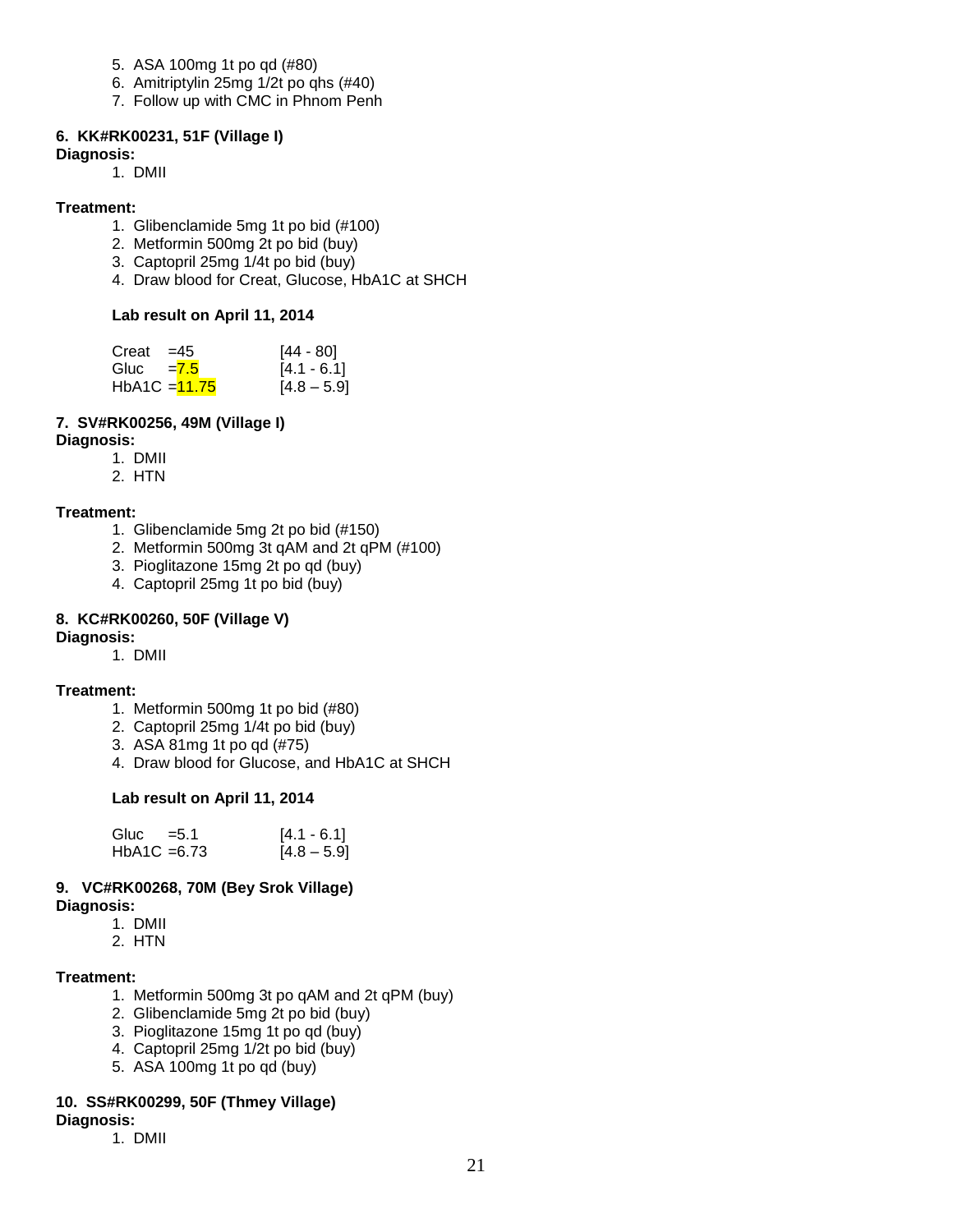#### 2. HTN

#### **Treatment:**

- 1. Glibenclamide 5mg 1t po bid (#120)
- 2. Metformin 500mg 2t po bid (#100)
- 3. Pioglitazone 15mg 1t po qd (#60)
- 4. Captopril 25mg 1/2 tab bid (buy)
- 5. Amlodipine 5mg 1t po qd (#75)
- 6. ASA 81mg 1t po qd (#75)
- 7. Draw blood for Glucose, and HbA1C at SHCH

#### **Lab result on April 11, 2014**

| Gluc           | $= 5.2$ | $[4.1 - 6.1]$ |
|----------------|---------|---------------|
| $HbA1C = 7.88$ |         | $[4.8 - 5.9]$ |

#### **11. SH#RK00311, 60F (Dey Lor Village) Diagnosis:**

- 1. DMII
- 2. Dilated Cardiomyopathy

#### **Treatment:**

- 1. Metformin 500mg 1t po bid (#100)
- 2. Glibenclamide 5mg 1t po bid (#150)
- 3. Amiodarone 200mg 1t po qd (buy)
- 4. Lorsartan Potassium 50mg 1t po qd (buy)
- 5. Furosemide 40mg 2t po qd (#150)
- 6. ASA 81mg 1t po qd (#75)
- 7. Draw blood for Creat, Glucose, and HbA1C at SHCH

#### **Lab result on April 11, 2014**

| Creat $=80$    | [44 - 80]     |
|----------------|---------------|
| Gluc $= 8.8$   | $[4.1 - 6.1]$ |
| $HbA1C = 9.56$ | $[4.8 - 5.9]$ |

#### **12. CT#RK00318, 33F (Village I)**

#### **Diagnosis:**

1. DMII

#### **Treatment:**

- 1. Metformin 500mg 3t po qAM, 2t po qPM (#100)
- 2. Glibenclamide 5mg 1t po bid (#150)
- 3. Pioglitazone 15mg 1t po qd (buy)
- 4. Draw blood for Creat, Glucose, and HbA1C at SHCH

#### **Lab result on April 11, 2014**

| Creat          | $=44$ | [44 - 80]     |
|----------------|-------|---------------|
| Gluc $=7.2$    |       | $[4.1 - 6.1]$ |
| HbA1C $= 8.64$ |       | $[4.8 - 5.9]$ |

#### **13. TS#RK00320, 53M (Village V) Diagnosis:**

- 1. DMII
- 2. HTN

#### **Treatment:**

- 1. Glibenclamide 5mg 2t po bid (#100)
- 2. Metformin 500mg 3t po qAM and 2t po qPM (#80)
- 3. Captopril 25mg 1t po bid (buy)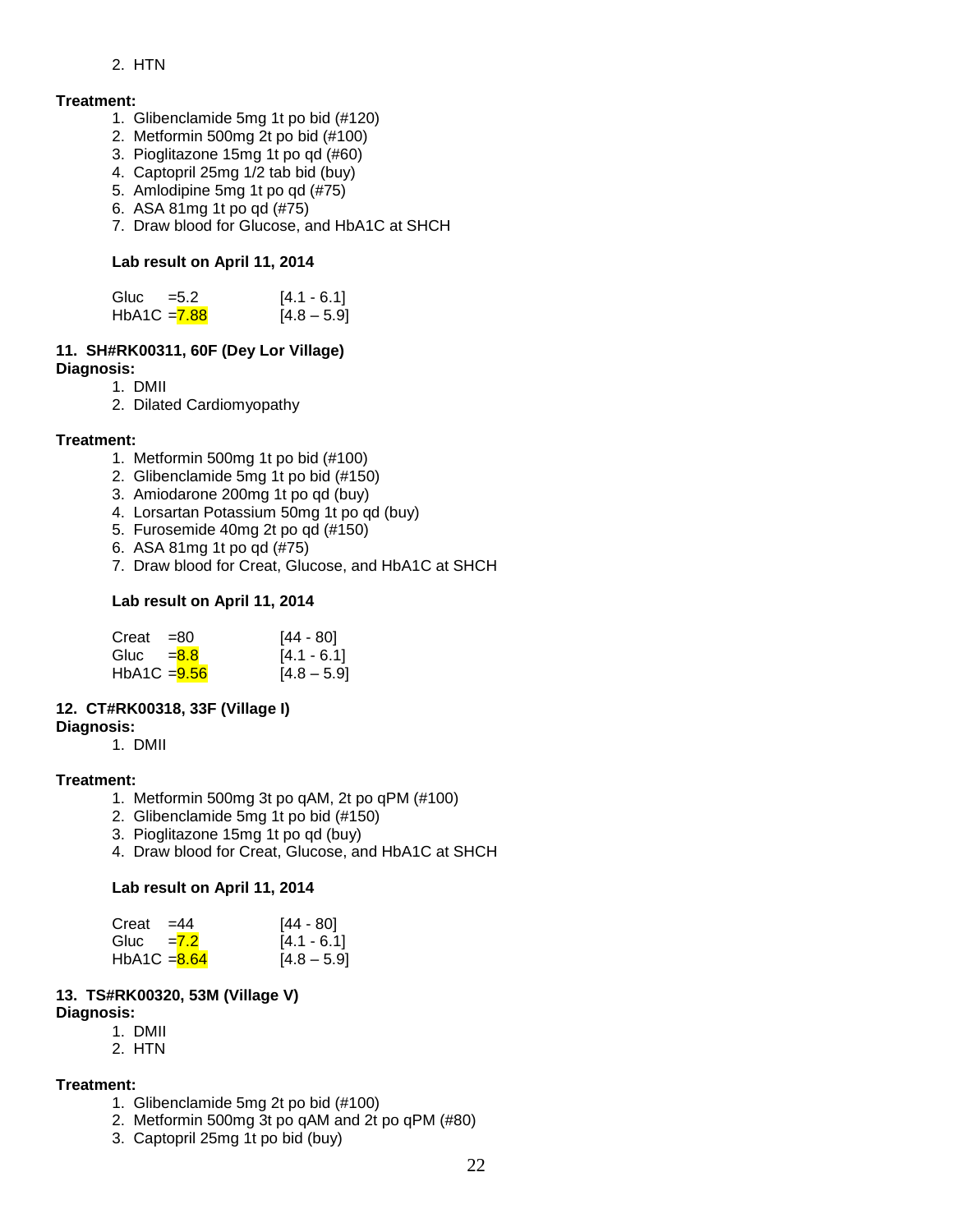- 4. Amlodipine 5mg 1t po qd (buy)
- 5. ASA 100mg 1t qd (#60)

#### **14. HY#RK00341, 43M (Village VI, Labansirk commune) Diagnosis:**

- 1. DMII
- 2. HTN
- 3. Hyperlipidemia

#### **Treatment:**

- 1. Metformine 500mg 2t po bid (#100)
- 2. Glibenclamide 5mg 2t po bid (buy)
- 3. Atenolol 50mg 1/2t po qd (#30)
- 4. Captopril 25mg 1/2t po bid (buy)
- 5. Amitriptylin 25mg 1/4t po qhs (#20)

#### **15. LV#RK00369, 56F (Village I, LBS) Diagnosis:**

- 1. DMII with PNP
- 2. HTN

#### **Treatment:**

- 1. Metformin 500mg 3t po qAM and 2t po qPM (#100)
- 2. Glibenclamide 5mg 2t po bid (#120)
- 3. Pioglitazone 15mg 2t po qd
- 4. Captopril 25mg 1/2t po bid (buy)
- 5. Amitriptyline 25mg 1/4t po qhs (#20)
- 6. Fenofibrate 100mg 1t po qhs (buy)
- 7. Draw blood for Glucose, and HbA1C at SHCH

#### **Lab result on April 11, 2014**

| Gluc            | $=14.9$ | $[4.1 - 6.1]$ |
|-----------------|---------|---------------|
| $HbA1C = 11.49$ |         | $[4.8 - 5.9]$ |

#### **16. CS#RK00390, 52F (Village I, LBS)**

#### **Diagnosis:**

- 1. DMII
- 2. HTN
- 3. Obesity

#### **Treatment:**

- 1. Metformin 500mg 3t po qAM and 2t po qPM (buy)
- 2. Glibenclamide 5mg 1t po bid (#100)
- 3. Captopril 25mg 1t po bid (buy)
- 4. Amlodipine 10mg 1t po bid (buy)
- 5. HCTZ 25mg 1t po qd (#80)
- 6. Atenolol 50mg 1/2t po qd (buy)
- 7. Draw blood for Creat, Glucose, and HbA1C at SHCH

#### **Lab result on April 11, 2014**

| Creat          | $=114$ | $[44 - 80]$   |
|----------------|--------|---------------|
| Gluc $=8.1$    |        | $[4.1 - 6.1]$ |
| $HbA1C = 6.33$ |        | $[4.8 - 5.9]$ |

#### **17. SS#RK00395, 51F (Village I, Bor Keo) Diagnosis:**

- 1. DMII
- 2. HTN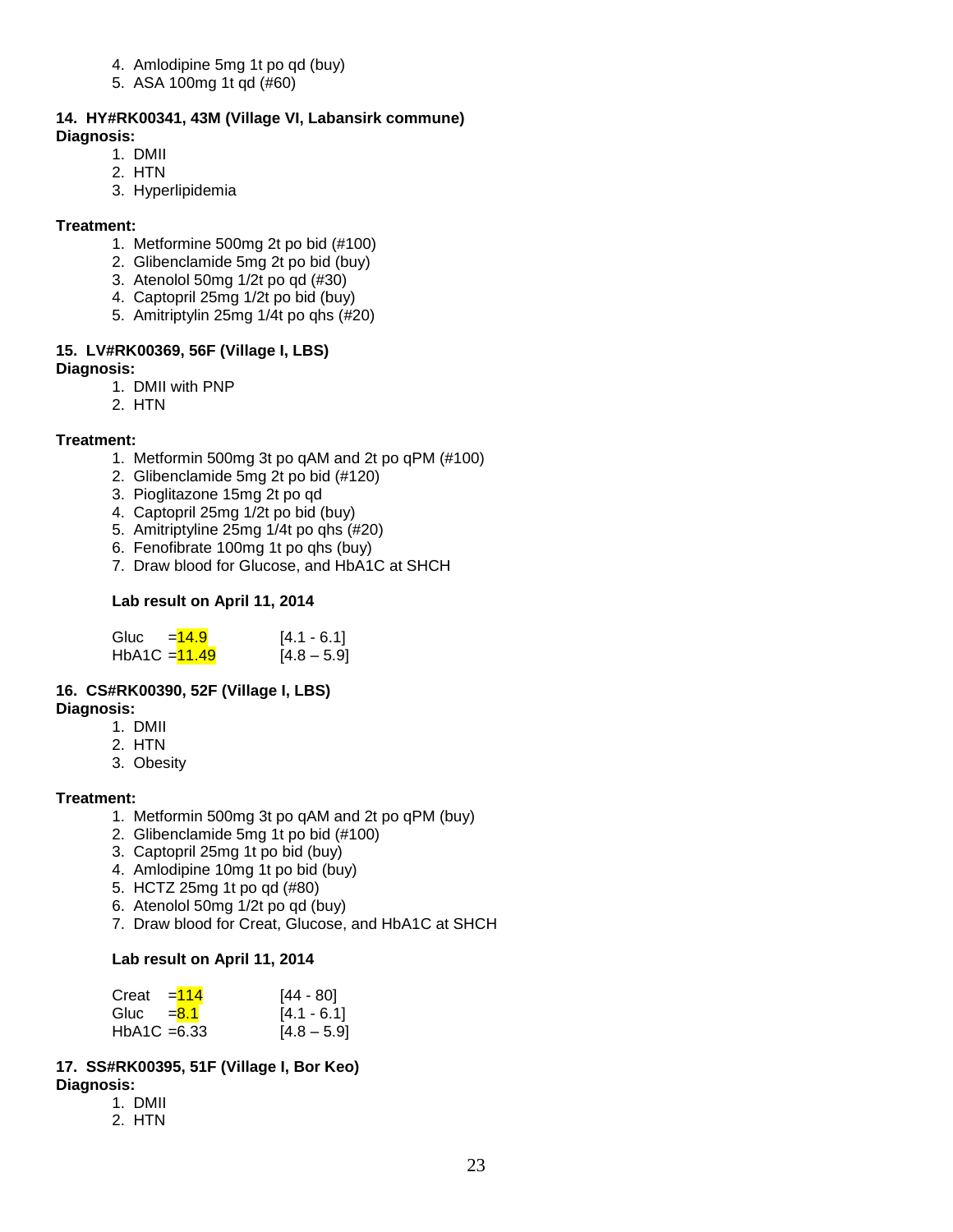#### **Treatment:**

- 1. Metformin 500mg 1t po qhs (#60)
- 2. Glibenclamide 5mg 1t po qd (#70)
- 3. Captopril 25mg 1/2t po bid (#buy)
- 4. Fenofibrate 100mg 1t po qd (buy)
- 5. Atenolol 50mg 1/2t po qd (#30)
- 6. Draw blood for Creat, Glucose, TG and HbA1C at SHCH

#### **Lab result on April 11, 2014**

| Creat          | $=42$   | [44 - 80]     |
|----------------|---------|---------------|
| Gluc           | $= 5.3$ | $[4.1 - 6.1]$ |
| TG –           | $= 5.8$ | $\leq 1.71$   |
| $HbA1C = 6.64$ |         | $[4.8 - 5.9]$ |

#### **18. CM#RK00399, 52F (Village IV, Kachagn, Banlung) Diagnosis:**

- 1. DMII
- 2. HTN

#### **Treatment:**

- 1. Metformin 500mg 2t po bid (#100)
- 2. Glibenclamide 5mg 1t po bid (buy)
- 3. Captopril 25mg 1t po bid (buy)
- 4. Atenolol 50mg 1t po qd (#70)
- 5. Amlodipine 5mg 1t po qd (buy)
- 6. ASA 81mg 1t po qd (#75)

# **19. MH#RK00415, 56M (Akphivath Village, Labansirk, Banlung)**

- **Diagnosis:**
	- 1. DMII
	- 2. HTN

#### **Treatment:**

- 1. Metformin 500mg 1t po bid (buy)
- 2. Glibenclamide 5mg 1t po bid (#100)
- 3. Captopril 25mg 1t po bid (buy)
- 4. ASA 81mg 1t po qd (#75)
- 5. Draw blood for Glucose and HbA1C at SHCH

#### **Lab result on April 11, 2014**

| Gluc $=6.6$    | $[4.1 - 6.1]$ |
|----------------|---------------|
| $HbA1C = 5.56$ | $[4.8 - 5.9]$ |

## **20. YC#RK00416, 43M (Chey Chumnas Village, Labansirk, Banlung)**

**Diagnosis:**

1. HTN

#### **Treatment:**

1. Captopril 25mg 1t po bid (buy)

#### **21. SC#RK00422, 45M (Village I, Lamenh, Borkeo) Diagnosis:**

- 1. DMII
- 2. HTN

#### **Treatment:**

- 1. Glibenclamide 5mg 1t po qd (#60)
- 2. Captopril 25mg 1/2t po bid (buy)
- 3. ASA 100mg 1t po qd (#75)